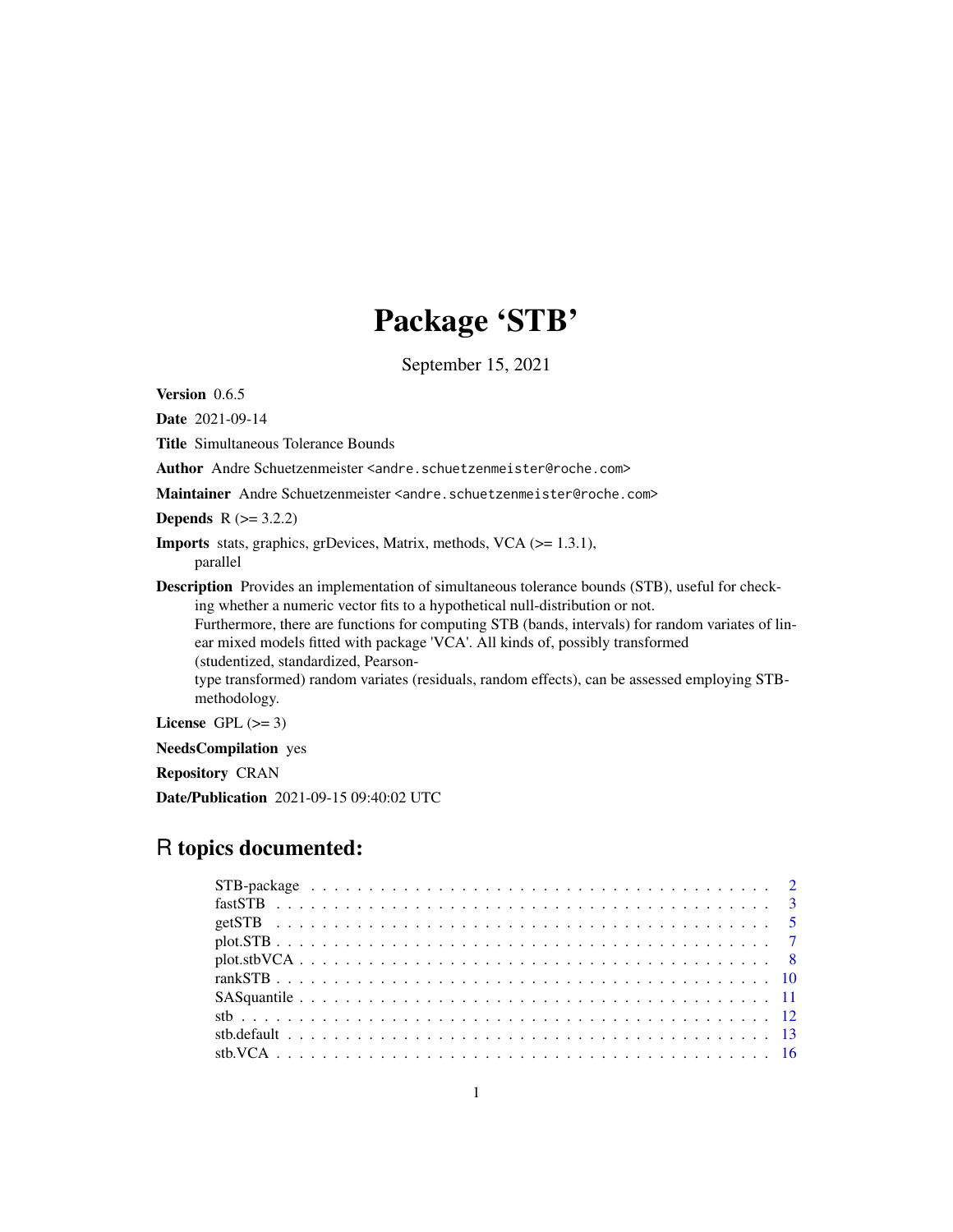<span id="page-1-0"></span>

Compute simultaneous tolerance bounds for arbitrary null-distributions or random variates of linear mixed models (LMM). A common problem is to check whether a numeric values follow a distinct distribution. Formal significance tests lack power when its most needed, when sample size is small and have sort of too much power for large sample sizes, i.e. rejecting e.g. normality even if departure from normality is negligible for drawing inference.

Graphical methods are usually preferred over formal testing but lack some objectivity, i.e. the same plot is differently interpreted by two different persons. Simultaneous tolerance bounds (intervals or bands) add some objectivity to plots like the QQ-plot, a plot frequently used to check for specific distributions. See the first reference for details about simultaneous tolerance bounds (there, used for checking normality in the general linear model). Various other null-distributions can be checked, since resampling can be applied to all sorts of distributions (see argument 'rand.func' of [stb](#page-11-1)).

Besides checking distributional assumptions of numeric vectors, graphical methods are available for linear mixed models fitted using R-package [VCA](#page-0-0). Various types of random variates exist in this framework, i.e. random effects and at least two types of residuals. All types of random variates of LMM need to be checked for their particular distributional assumptions. Departure from these may indicate that a transformation of the response variable is required or that extreme values (possible outliers) have a negative effect on the distribution of random variates. See the 2nd reference for a discussion of this topic and for practical examples.

Generic function [stb](#page-11-1) applies to either numeric vectors or to objects of class VCA. The former generates a quantile-quantile (QQ) plot following a specified null-distribution with simultaneous tolerance band (see [stb.default](#page-12-1)). The latter checks residuals or random effects, possibly transformed (e.g. studentized) to be normally distributed, incorporating the covariance-structure of the fitted model (see [stb.VCA](#page-15-1)). Plotting methods exists for the resulting objects (see [plot.STB](#page-6-1) and [plot.stbVCA](#page-7-1) for details). There are two graphical methods available for random variates of LMM, the usual QQ-plot with simultaneous tolerance band (argument type set to 1 or 3) and a plot of the random variates with a simultaneous tolerance interval (STI) (argument type set to 2 or 3), where the STI is derived from the extreme values (first and last order statistics).

#### Details

| Package:  | <b>STB</b> |
|-----------|------------|
| Type:     | Package    |
| Version:  | 0.6.5      |
| Date:     | 2021-09-14 |
| License:  | $GPL (=3)$ |
| LazyLoad: | yes        |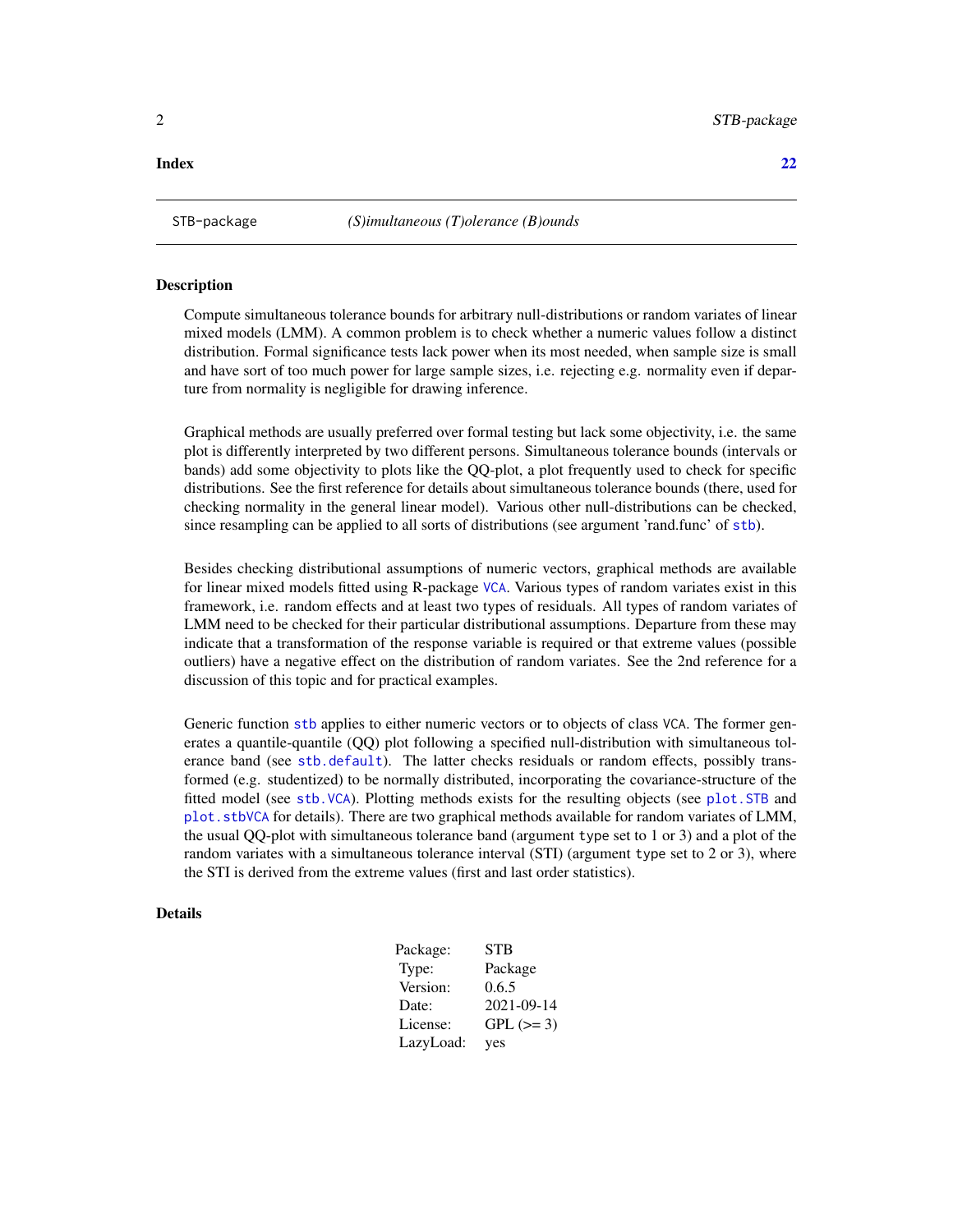## <span id="page-2-0"></span>Author(s)

Andre Schuetzenmeister <andre.schuetzenmeister@roche.com>

#### References

Schuetzenmeister, A., Jensen, U., Piepho, H.P. (2011), Checking assumptions of normality and homoscedasticity in the general linear model. Communications in Statistics - Simulation and Computation; S. 141-154

Schuetzenmeister, A. and Piepho, H.P. (2012). Residual analysis of linear mixed models using a simulation approach. Computational Statistics and Data Analysis, 56, 1405-1416

<span id="page-2-1"></span>fastSTB *Simultaneous Tolerance Bands Using a Fast C-Implementation.*

## Description

This function represents the interface to a C-implementation of the bisection algorithm for computing simultaneous tolerance bounds as described in Schuetzenmeister et al. 2012.

## Usage

```
fastSTB(
 mat,
 alpha = 0.05,
  tol = 1e-04,max.iter = 100L,Ncpu = 2,
  timer = FALSE
)
```

| mat         | (numeric) matrix with rows representing simulations of 'ncol' values, rows are<br>supposed to be sorted |
|-------------|---------------------------------------------------------------------------------------------------------|
| alpha       | (numeric) 100(1-alpha)% simultaneous tolerance level (coverage)                                         |
| tol         | (numeric) convergence tolerance level for the bisection algorithm                                       |
| max.iter    | (integer) number of bisection-steps for the algorithm                                                   |
| <b>Ncpu</b> | (integer) specifying the number of processors (CPUs, cores, ) to be used                                |
| timer       | (logical) $TRUE =$ the time spent for computing the STB will be printed                                 |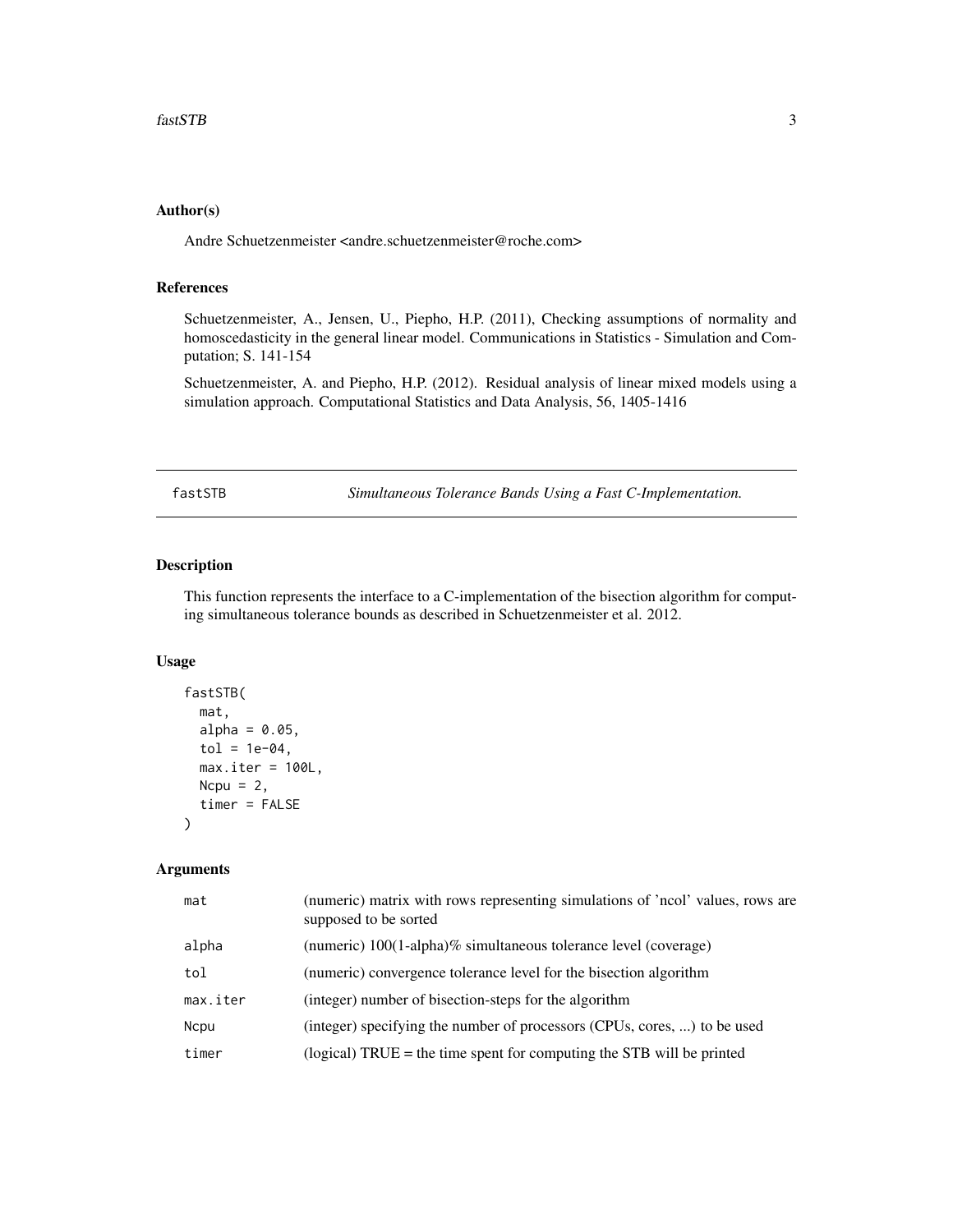## <span id="page-3-0"></span>Details

Quantiles will be computed according to SAS PCTLDEF5 definition of quantiles, which is identical to 'type=2' in function [quantile](#page-0-0). This is also the default-option throughout this package. Function [SASquantile](#page-10-1) is a R-implementation identical to the C-implementation used here.

#### Value

(list) with elements:

| mat      | (numeric) matrix with sorted random vector stored in rows                                                                    |
|----------|------------------------------------------------------------------------------------------------------------------------------|
| nCol     | (integer) number of columns of 'mat'                                                                                         |
| nRow     | (integer) number of rows of 'mat'                                                                                            |
| alpha    | (numeric) values used for the $100(1$ -alpha)% STB                                                                           |
| tol      | (numeric) the tolerance value used as stopping criterion for the bisection algo-<br>rithm                                    |
| max.iter | (integer) the max. number of iteration of the bisection algorithm                                                            |
| 0        | (numeric) matrix with 2 rows, corresponding to the bounds of the STB (1st row<br>$=$ lower bounds, 2nd row $=$ upper bounds) |
| coverage | (numeric) value corresponding to the actual coverage of the STB                                                              |

#### Author(s)

Andre Schuetzenmeister <andre.schuetzenmeister@roche.com>

## References

Schuetzenmeister, A., Jensen, U., Piepho, H.P. (2011), Checking assumptions of normality and homoscedasticity in the general linear model. Communications in Statistics - Simulation and Computation; S. 141-154

## See Also

[getSTB](#page-4-1) [stb](#page-11-1)

## Examples

```
## Not run:
### example for 10000 x 30 matrix
set.seed(333)
mat <- t(apply(matrix(rnorm(10000*30), ncol=30), 1, sort))
stb.obj1 <- fastSTB(mat, timer=TRUE)
stb.obj1$coverage
stb.obj2 <- fastSTB(mat, timer=TRUE, Ncpu=4)
stb.obj3 <- fastSTB(mat, timer=TRUE, Ncpu=6)
stb.obj4 <- fastSTB(mat, timer=TRUE, Ncpu=8)
```
## End(Not run)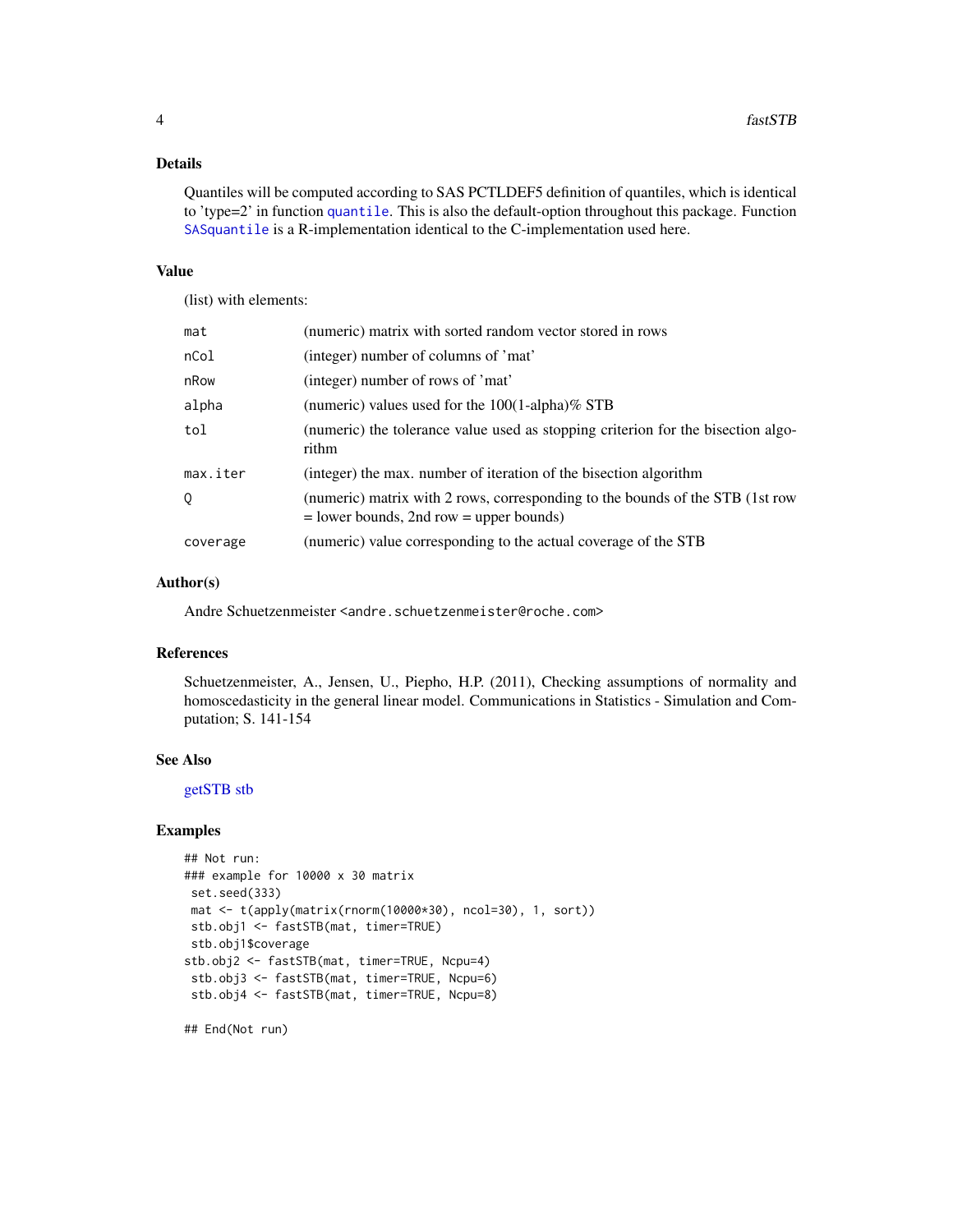<span id="page-4-1"></span><span id="page-4-0"></span>

Compute simultaneous tolerance bounds (STB) from a matrix.

## Usage

```
getSTB(
 mat,
 alpha = 0.05,
 tol = 1e-04,max.iter = 100L,q.type = 2L,logfile = NULL,
 output = TRUE,
  timer = FALSE,
 Ncpu = 2)
```

| mat         | (numeric) matrix with nrow=N_simulation, ncol=N_points, where each row is<br>sorted in increasing order                                                                                                                  |
|-------------|--------------------------------------------------------------------------------------------------------------------------------------------------------------------------------------------------------------------------|
| alpha       | (numeric) $100(1-\alpha)$ alpha)% simultaneous tolerance-level will be computed                                                                                                                                          |
| tol         | (numeric) value controlling the termination of the bisection algorithm, i.e. the<br>condition coverage-(1-alpha) <= tol has to be TRUE.                                                                                  |
| max.iter    | (integer) maximum number of iterations of the bisection algorithm. If this num-<br>ber is reached the algorithm terminates and returns the best approximation of<br>lower and upper bounds reached up to this iteration. |
| q.type      | (integer) the quantile-type used if algo="R", see ? quantile for details.                                                                                                                                                |
| logfile     | (character) string specifying the name of the (optional) log-file, storing the iter-<br>ation history                                                                                                                    |
| output      | (logical) TRUE a txtProgressBar will be printed as well as additional status in-<br>formation                                                                                                                            |
| timer       | (logical) $TRUE =$ the time spent for computing the STB will be printed                                                                                                                                                  |
| <b>Ncpu</b> | (integer) specifying the number cores/CPUs to be used in computing the cover-<br>age on C-level, for N>1 multi-processing is applied                                                                                     |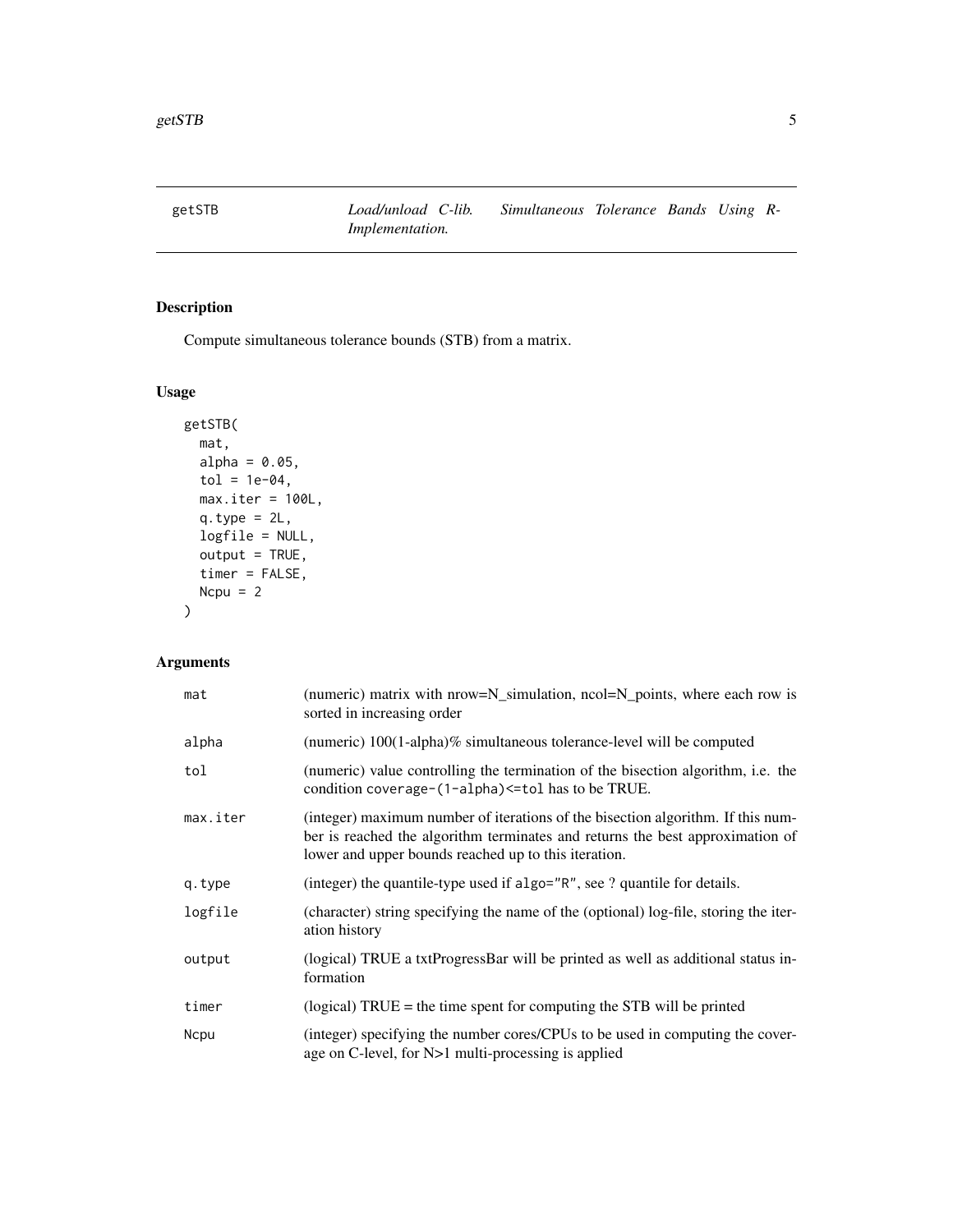## <span id="page-5-0"></span>Details

Function computes 100(1-alpha)% simultaneous tolerance bounds (intervals, bands) from a matrix, where rows correspond to order statistics (sorted) of random samples of a, e.g. normal distribution. It starts by computing joint coverage of the naive unadjusted (point-wise) alpha-level intervals, computed as percentiles across each order statistic (columns). Alpha is decreased using a bisection search until the joint coverage becomes at least 100(1-alpha)% depending on arguments max.iter and tol. If the number of simulated random samples goes to infinity, the STB becomes exact. Note that checking whether a numeric vector is normally distributed is equal to checking whether the residuals of the simplest linear model  $y = mu + e (y \sim 1)$  are normally distributed  $[e \sim N(0,$ sigma^2)].

#### Value

(list) with elements:

|     | (numeric) matrix with two rows, where the 1st row $=$ lower bounds of the STB,<br>2nd row = upper bounds of the STB |
|-----|---------------------------------------------------------------------------------------------------------------------|
| cov | (numeric) value indicating the actual coverage of the STB                                                           |

#### Author(s)

Andre Schuetzenmeister <andre.schuetzenmeister@roche.com>

## References

Schuetzenmeister, A., Jensen, U., Piepho, H.P. (2011), Checking assumptions of normality and homoscedasticity in the general linear model. Communications in Statistics - Simulation and Computation; S. 141-154

#### See Also

[fastSTB](#page-2-1) [stb](#page-11-1)

#### Examples

```
## Not run:
set.seed(333)
mat <- t(apply(matrix(rnorm(10000*30), ncol=30), 1, sort))
stb.obj <- getSTB(mat, timer=TRUE)
stb.obj$cov
```
## End(Not run)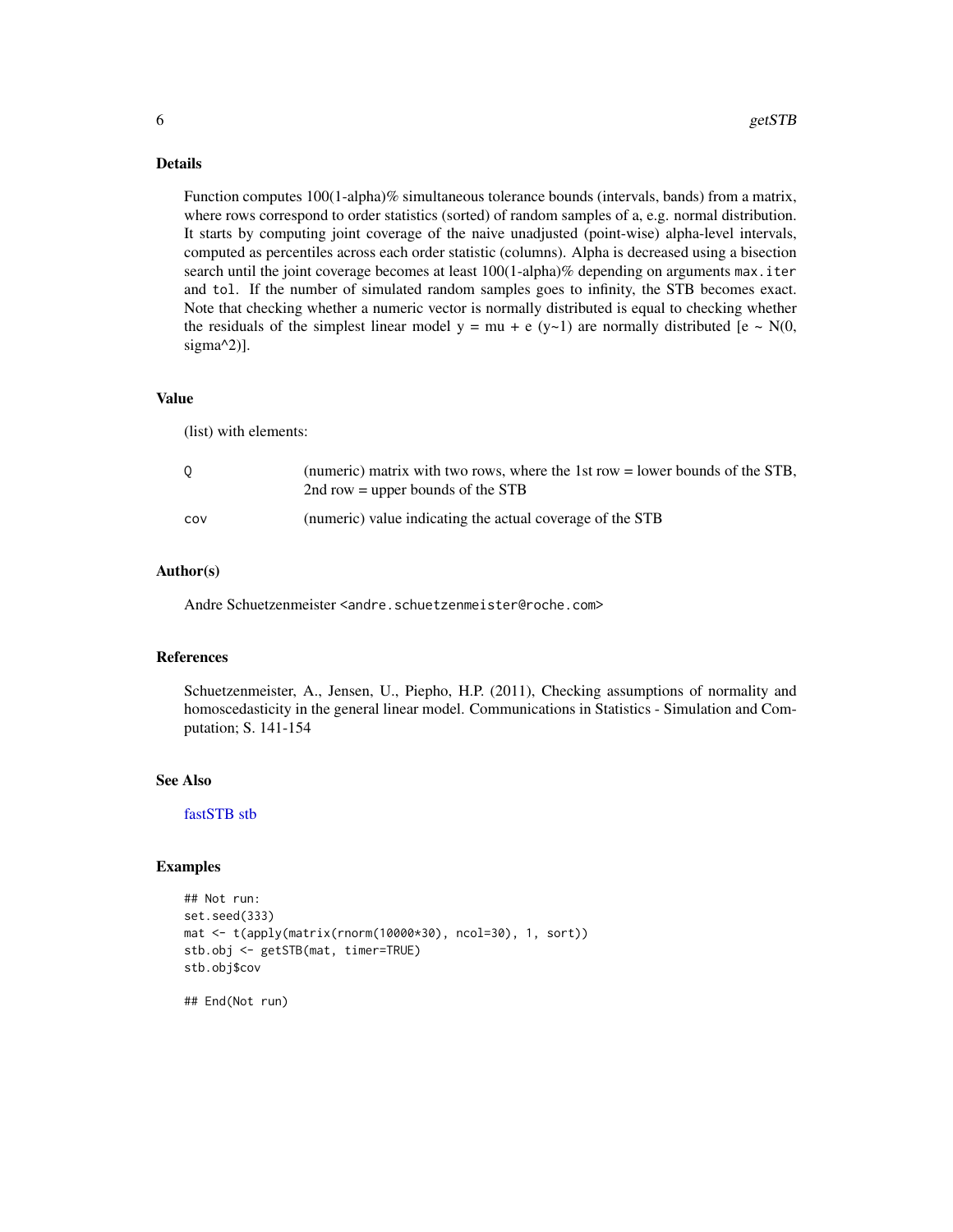<span id="page-6-1"></span><span id="page-6-0"></span>

Standard plotting method for objects of class 'STB'.

#### Usage

## S3 method for class 'STB'  $plot(x, \ldots)$ 

## Arguments

|         | (object) of class 'STB' as generated by function getSTB |
|---------|---------------------------------------------------------|
| $\cdot$ | arguments passed to other methods                       |

## Details

This function plots objects of class 'STB' as generated by function [stb](#page-11-1). Objects of S3-class 'STB' are list-type objects storing all the information needed to plot QQ-plots with simultaneous tolerance bounds.

#### Author(s)

Andre Schuetzenmeister <andre.schuetzenmeister@roche.com>

## See Also

[stb](#page-11-1)

## Examples

```
## Not run:
### generate an 'STB' object without plotting
obj <- stb(rnorm(30), plot=FALSE)
plot(obj)
### manipulate the 'STB' object for plotting
obj$legend=TRUE
plot(obj)
### add a previously generated STB-ocject to an existing plot
plot(sort(rnorm(30)), sort(rnorm(30)))
obj$add <- TRUE
plot(obj)
## End(Not run)
```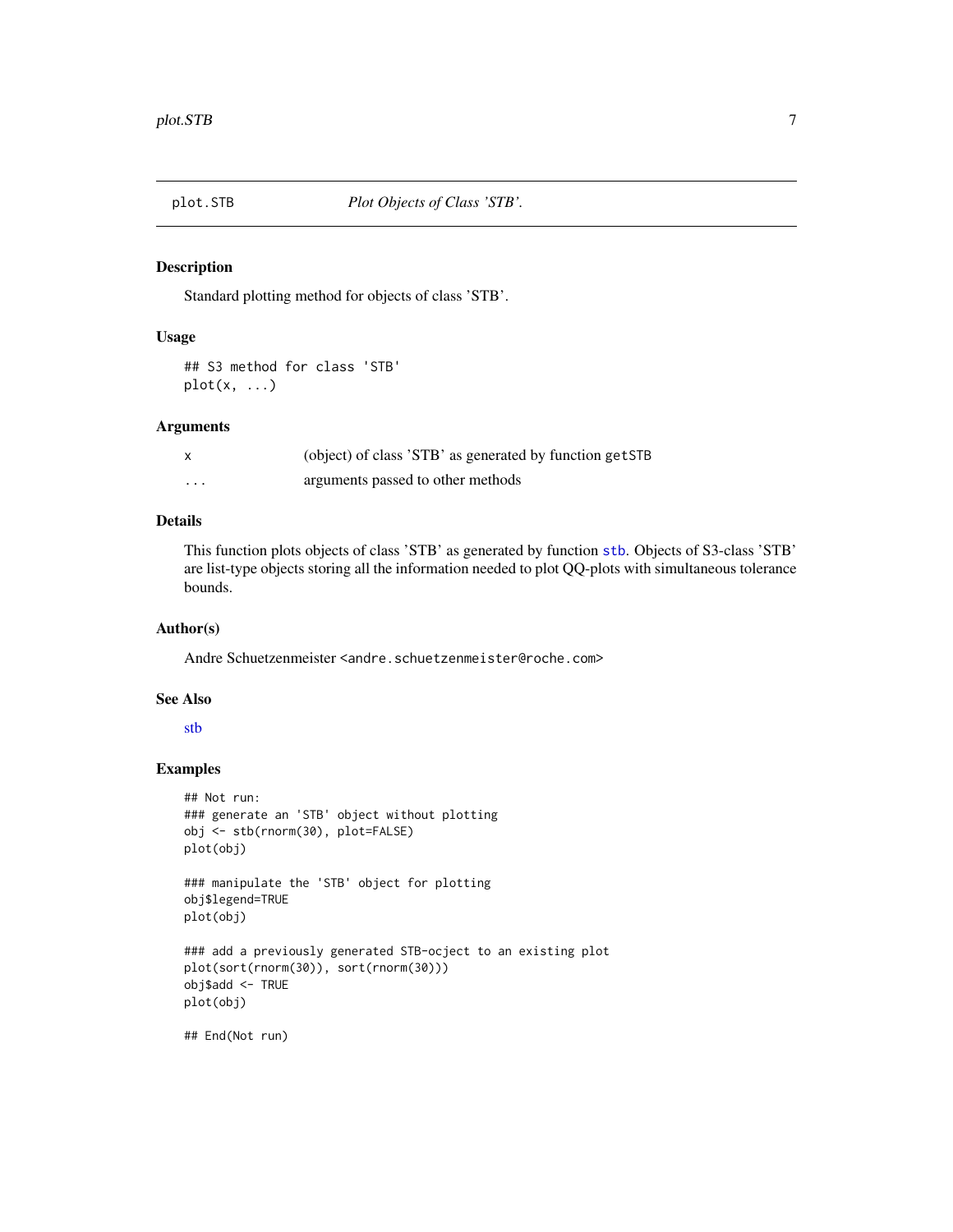<span id="page-7-1"></span><span id="page-7-0"></span>

Standard plotting method for objects of Class 'stbVCA'.

#### Usage

```
## S3 method for class 'stbVCA'
plot(x, orient = 1, pick = FALSE, type = NULL, ...)
```
## Arguments

| $\mathsf{x}$ | (object) of class 'STB' as generated by function getSTB                                                                                                                                                                                                                                                                                                                                                                                                          |
|--------------|------------------------------------------------------------------------------------------------------------------------------------------------------------------------------------------------------------------------------------------------------------------------------------------------------------------------------------------------------------------------------------------------------------------------------------------------------------------|
| orient       | (integer) in 'type=1' plots, $1 =$ expected vs. observed values, $2 =$ observed vs.<br>expected values                                                                                                                                                                                                                                                                                                                                                           |
| pick         | (logical, integer) TRUE = triggers function identify for identification of points<br>using the mouse. Stop interactive identification by pressing 'Esc' or "Right-<br>Mousclick $\rightarrow$ Stop". If 'TRUE' and 'type=3', identified points will be added to<br>the residual plot with STI automatically. If 'pick=1', only in the QQ-plot iden-<br>tification will be toggled, and if 'pick=2' only in the residual plot identification<br>will be possible. |
| type         | (integer) $1 = plot$ simultaneous tolerance band (STB), $2 = plot$ simultaneous<br>tolerance interval $(STI)$ , $3 = plot STB$ and STI                                                                                                                                                                                                                                                                                                                           |
|              | additional arguments changing the visual appearance of the plot, e.g. 'pch',<br>'pch.out', 'col', 'col.out', 'stb.col', 'stb.main', "'sti.main', 'legend',  in fact all<br>elements of $x$                                                                                                                                                                                                                                                                       |

#### Details

This function plots objects of class 'stbVCA' as generated by function [stb.VCA](#page-15-1). Objects of S3-class 'stbVCA' are list-type objects storing all the information needed to plot QQ-plots with simultaneous tolerance bounds. Additionally to the information contained in ordinary 'STB' objects, a copy of the 'VCA' object is stored as well as the type of random variate and the mode, i.e. the type of transformation applied.

One can specify additional parameters for changing the appearance of the plot(s). Any of the following parameters can be set to a value different from the default:

| $\cdots$   | (logical) TRUE = will add legend to plot(s) (is default) |
|------------|----------------------------------------------------------|
| $\cdots$   | plotting symbol for non-outlying points (default= $16$ ) |
| $\dddotsc$ | point color for non-outlying points (default="black")    |
|            | point color for outlying points (default="red")          |
|            | plotting symbold for outlying points (default=16)        |
|            | color of the STB in the QQ-plot (default="#0000FF40")    |
|            |                                                          |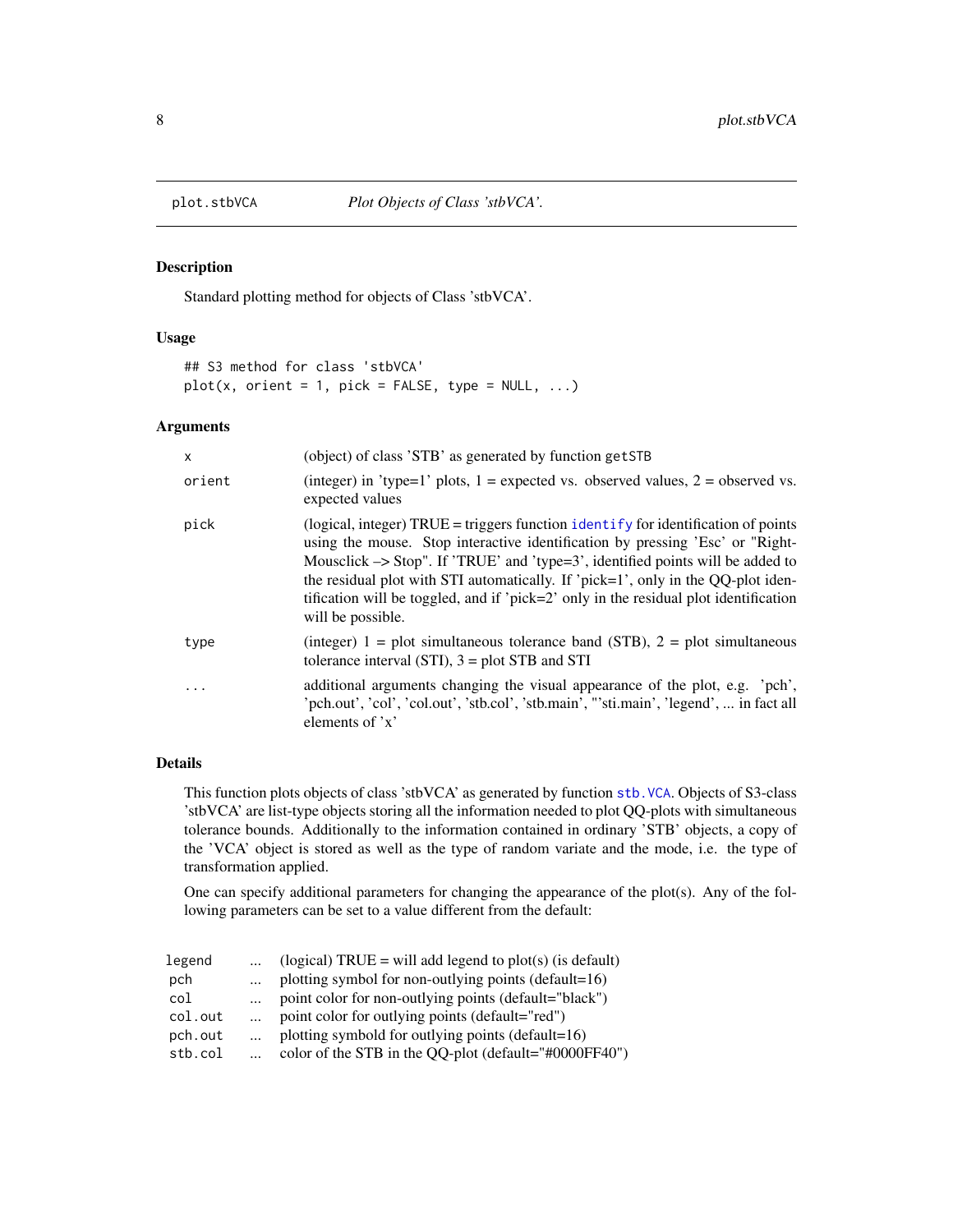## <span id="page-8-0"></span>plot.stbVCA 9

| stb.lpos | position placement as done in function 'legend', or, character string "title" indicating |
|----------|------------------------------------------------------------------------------------------|
|          | that legend information should be displayed as (sub-main) title (default="title")        |
| stb.main | character string used as main title in the QQ-plot with STB                              |
| sti.ltv  | line type for STI-bounds in the residual plot (default=2)                                |
| sti.lwd  | line width for $STI$ -bounds (default=1)                                                 |
| sti.col  | line color for STI bounds (default="red")                                                |
| sti.vlab | character string specifying the Y-axis label in the resiudal plot with STI               |
| sti.lpos | position placement as done in function 'legend' (default="topright")                     |
| sti.main | character string used as main title in the residual plot with STI                        |

#### Value

(stbVCA) object is invisibly returned, any additional compution results are added

## Author(s)

Andre Schuetzenmeister <andre.schuetzenmeister@roche.com>

## See Also

[stb.VCA](#page-15-1)

## Examples

```
## Not run:
library(VCA)
data(dataEP05A2_1)
fit <- anovaVCA(y~day/run, dataEP05A2_1)
fit
# use studentized conditional residuals
stb.obj1 <- stb.VCA(fit, term="cond", mode="student", N=1000)
# plot it again
plot(stb.obj1)
# use random effects "day" and apply standardization
stb.obj2 <- stb.VCA(fit, term="day", mode="stand", N=1000)
# plot it again
plot(stb.obj2)
# initially, request QQ-plot with STB
stb.obj3 <- stb.VCA(fit, term="day", mode="stand", N=1000, type=1)
# now request plotting of the residual plot as well
# catch computation result which are invisibly returned
stb.obj4 <- plot(stb.obj3, type=3)
# individualize the appearance of the plot
```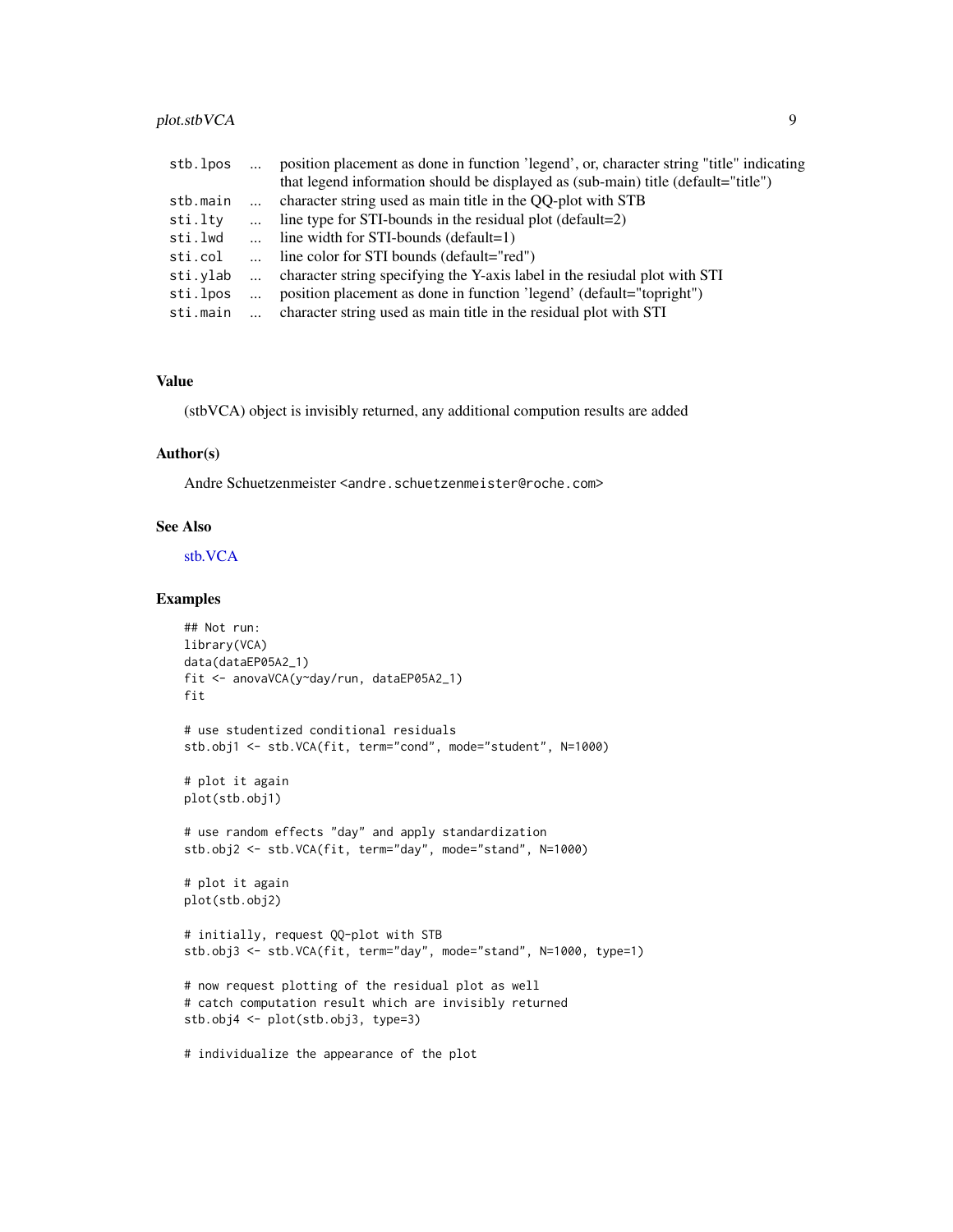```
plot(stb.obj4, sti.lpos="top", col="darkblue", out.pch=17, out.col="green")
```

```
## End(Not run)
```
<span id="page-9-1"></span>rankSTB *Rank-Based Algorithm for Computing 100(1-alpha)% Simulataneous Tolerance Bounds.*

#### **Description**

Implementation of a rank-based algorithm for constructing 100(1-alpha)% STBs as outlined in the reference.

#### Usage

rankSTB(mat, alpha =  $0.05$ )

#### Arguments

| mat   | (numeric) matrix of dimension (N, n), where i-th row corrsponds to ordered<br>values of the i-th simulation |
|-------|-------------------------------------------------------------------------------------------------------------|
| alpha | (numeric) value defining the desired coverage as $100(1$ -alpha)%                                           |

#### Details

This function is a performance optimized version of the original rank-based algorithm avoiding the time-consuming iteration. In principle it sorts out simulation results which have at least one extreme order statistic untill exactly 100(1-alpha)% of all simulation results remain. From these, bounds of the STB are constructed determining extreme-values per order-statistic (column).

This implementation also corrects step 4) of the published algorithm, which has to find those indices of elements being equal to "min(c)" OR being equal to "N-min(c)+1". This reflects the construction of vector "c", where max. rank-values are transformed to min. rank-values. In step 6) the "N\_k-1- (1-alpha)\*N largest" elements of "d\_l^theta" have to be selected, which needs also correction.

Parallel processing did not minimize the computation time in contrast to the algorithms for computing the quantile-based algorithm. Thus, parallel processing is not supported for this algorithm.

#### Value

(list) with two elements:

|     | (matrix) 1st row stores lower bounds, 2nd row upper bounds |
|-----|------------------------------------------------------------|
| COV | (numeric) value corresponding the coverage                 |

## Author(s)

Andre Schuetzenmeister <andre.schuetzenmeister@roche.com>

<span id="page-9-0"></span>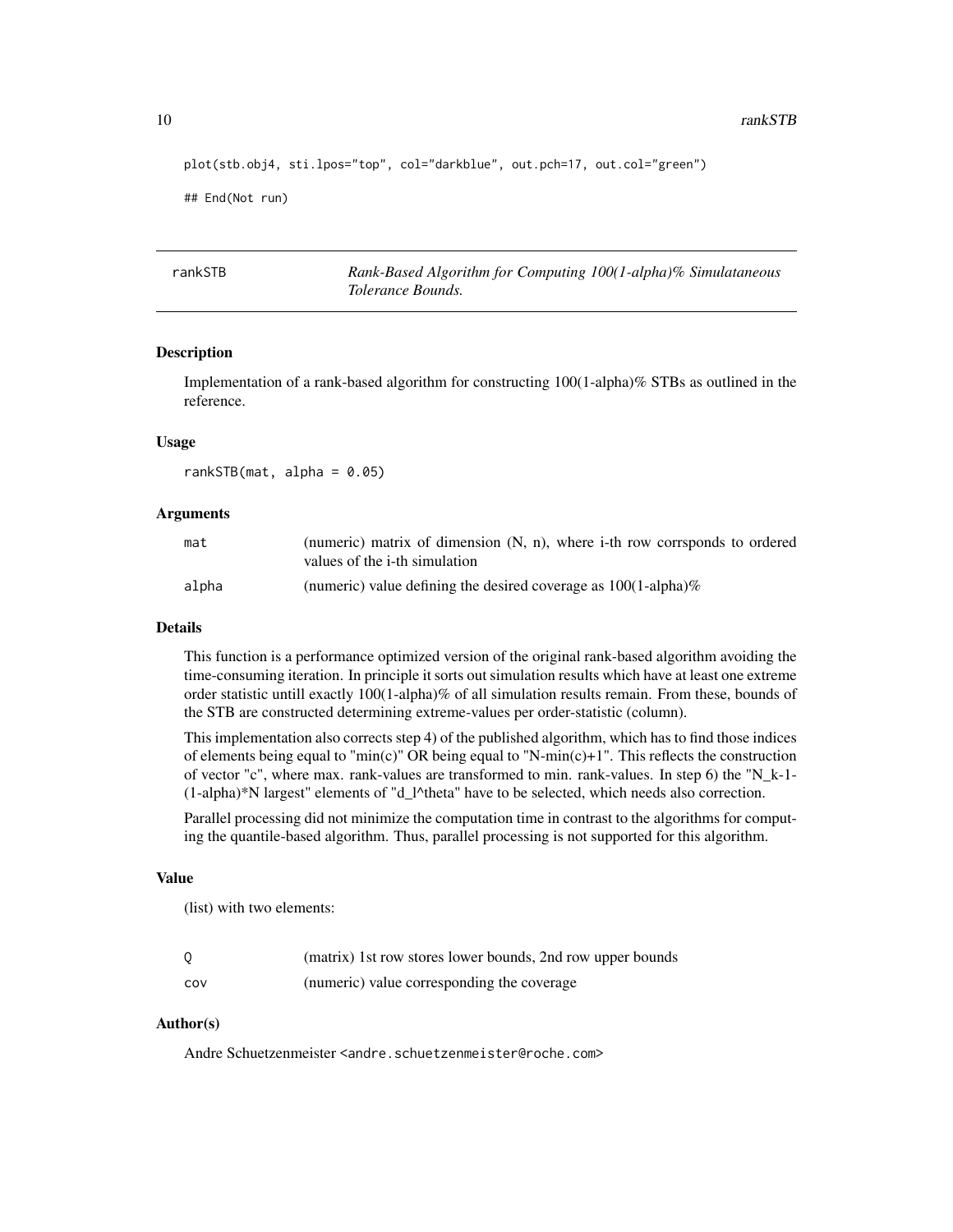#### <span id="page-10-0"></span>SASquantile 11

#### References

Schuetzenmeister, A. and Piepho, H.P. (2012). Residual analysis of linear mixed models using a simulation approach. Computational Statistics and Data Analysis, 56, 1405-1416

#### Examples

```
## Not run:
# for following problem size the rank-based algo
# outperforms the quantile based one, although,
# ran serially
mat <- matrix(rnorm(10000*100), ncol=100)
mat \leftarrow t(apply(mat, 1, sort))
system.time(stb.rank <- rankSTB(mat))
system.time(stb.q.R <- getSTB(mat))
system.time(stb.q.C <- fastSTB(mat))
x <- apply(mat, 2, mean)
plot(x, x, ylim=c(-5, 5))lines(x, stb.q.R$Q[1,], col="blue", lwd=2)
lines(x, stb.q.R$Q[2,], col="blue", lwd=2)
lines(x, stb.q.C$Q[1,], col="red", lwd=2)
lines(x, stb.q.C$Q[2,], col="red", ludc=2)lines(x, stb.rank$Q[1,], col="cyan", lwd=2)
lines(x, stb.rank$Q[2,], col="cyan", lwd=2)
legend("top", legend=c("R-quantile", "C-quantile", "rank-based"),
       fill=c("blue", "red", "cyan"))
# varying Ncpu for the C-implementation of the quantile-based algo
system.time(stb.q.C <- fastSTB(mat, Ncpu=4))
system.time(stb.q.C <- fastSTB(mat, Ncpu=6))
system.time(stb.q.C <- fastSTB(mat, Ncpu=8))
system.time(stb.q.C <- fastSTB(mat, Ncpu=10))
system.time(stb.q.C <- fastSTB(mat, Ncpu=12))
## End(Not run)
```
<span id="page-10-1"></span>

| SASquantile | Implements SAS-quantile Calculation (PCTLDEF=5) as Described by |
|-------------|-----------------------------------------------------------------|
|             | <i>SAS-Help.</i>                                                |

#### **Description**

This implementation seems to be identical with 'type=2' in function [quantile](#page-0-0) but less efficiently implemented, i.e. for large vectors x it is much slower than the built-in quantile-function.

#### Usage

```
SASquantile(x, prob, tol = 1e-12, type = c("R", "C"))
```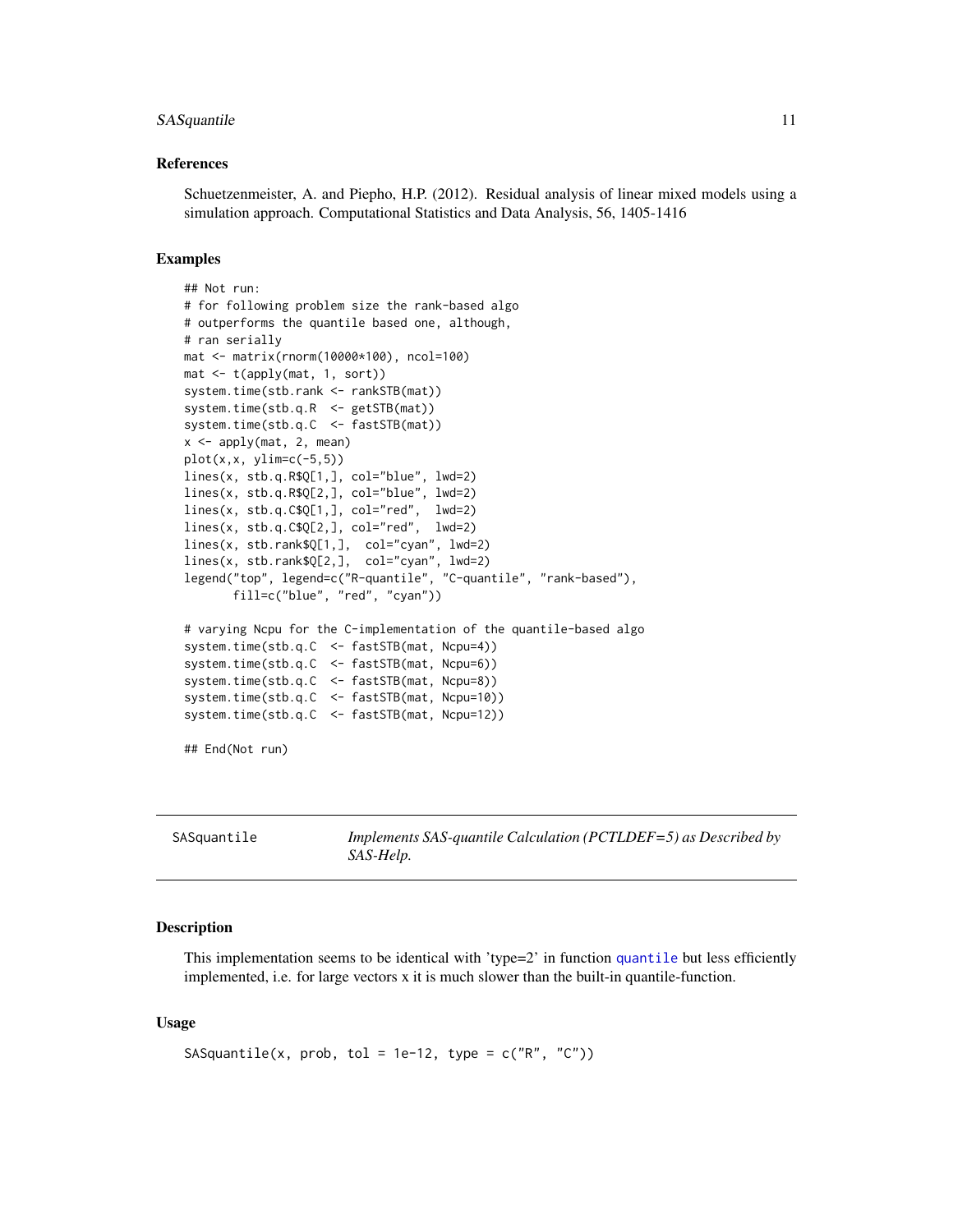#### <span id="page-11-0"></span>Arguments

| x.   | (numeric) vector                                                                      |
|------|---------------------------------------------------------------------------------------|
| prob | (numeric) value $0 < prob < 1$                                                        |
| tol  | (numeric) value used for checking numerical equivalence                               |
| type | (character) " $R$ " = uses the R-implementation, " $C$ " = calls the C-implementation |
|      |                                                                                       |

## Author(s)

Andre Schuetzenmeister <andre.schuetzenmeister@roche.com>

#### Examples

```
## Not run:
SASquantile(1:100, .75)
### compare to R-default
quantile(1:100, .75)
### or to what R calls SAS-definition
quantile(1:100, .75, type=3)
# should work for any vector (no seed)
v <- rnorm(50000,20,7)
Q.R2 <- quantile(v, probs=c(.01, .025, .05, .1, .25, .5, .75, .9, .95, .975, .99), type=2)
Q.SAS.R <- SASquantile(v, prob=c(.01, .025, .05, .1, .25, .5, .75, .9, .95, .975, .99), type="R")
Q.SAS.C <- SASquantile(v, prob=c(.01, .025, .05, .1, .25, .5, .75, .9, .95, .975, .99), type="C")
Q.R2
Q.SAS.R
Q.SAS.C
## End(Not run)
```
<span id="page-11-1"></span>stb *Generic Method for computing Simultaneous Tolerance Bounds (bands and intervals) for fitted models or numeric vectors.*

## Description

If the generic method is applied to an object of class VCA function [stb.VCA](#page-15-1) is called and all its arguments may be specified. Otherwise, function [stb.default](#page-12-1) is called and all its arguments may be specified. The latter was developed for numeric vectors (see ?stb.default). Therefore this method will most likely produce strange results on other types of objects than VCA and numeric vectors.

#### Usage

 $stb(obj, \ldots)$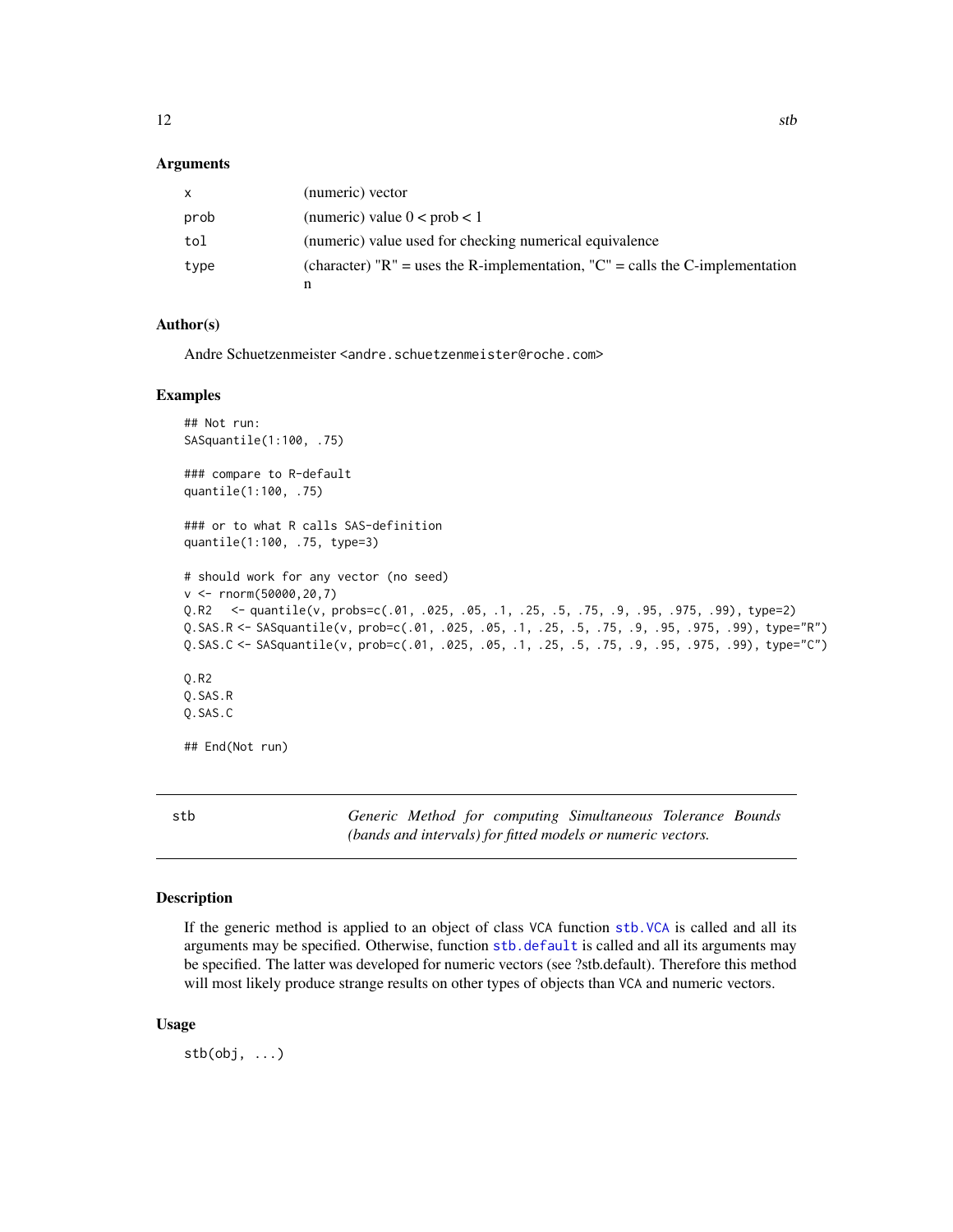#### <span id="page-12-0"></span>stb.default 13

#### Arguments

| obi     | (object) passed on    |
|---------|-----------------------|
| $\cdot$ | additional parameters |

<span id="page-12-1"></span>stb.default *Simultaneous Tolerance Bands (STB).*

## Description

Compute And/Or Plot Simultaneous Tolerance Bands for numeric vectors.

#### Usage

```
## Default S3 method:
stb(
  obj,
 N = 10000L,alpha = 0.05,
  rand.func = rnorm,
  tol = 1e-04,max.iter = 100L,algo = c("rank", "C", "R"),
 Ncpu = 1,
  q.type = 2L,
  stb.col = "#0000FF40",
  col.points = "black",
  col.out = "red",col.pwb = "#0000FF40",
  main = NULL,add.pwb = FALSE,quiet = FALSE,
  add = FALSE,plot = TRUE,
  legend = FALSE,
  timer = FALSE,
  pch = 16,
 pch.out = 16,
  seed = NULL,
  ...
\mathcal{L}
```

| obi | (numeric) vector, which is supposed to be $N(my, sigma^2)$ -distributed                          |
|-----|--------------------------------------------------------------------------------------------------|
| - N | (integer) value specifying the number of random samples to be used for con-<br>structing the STB |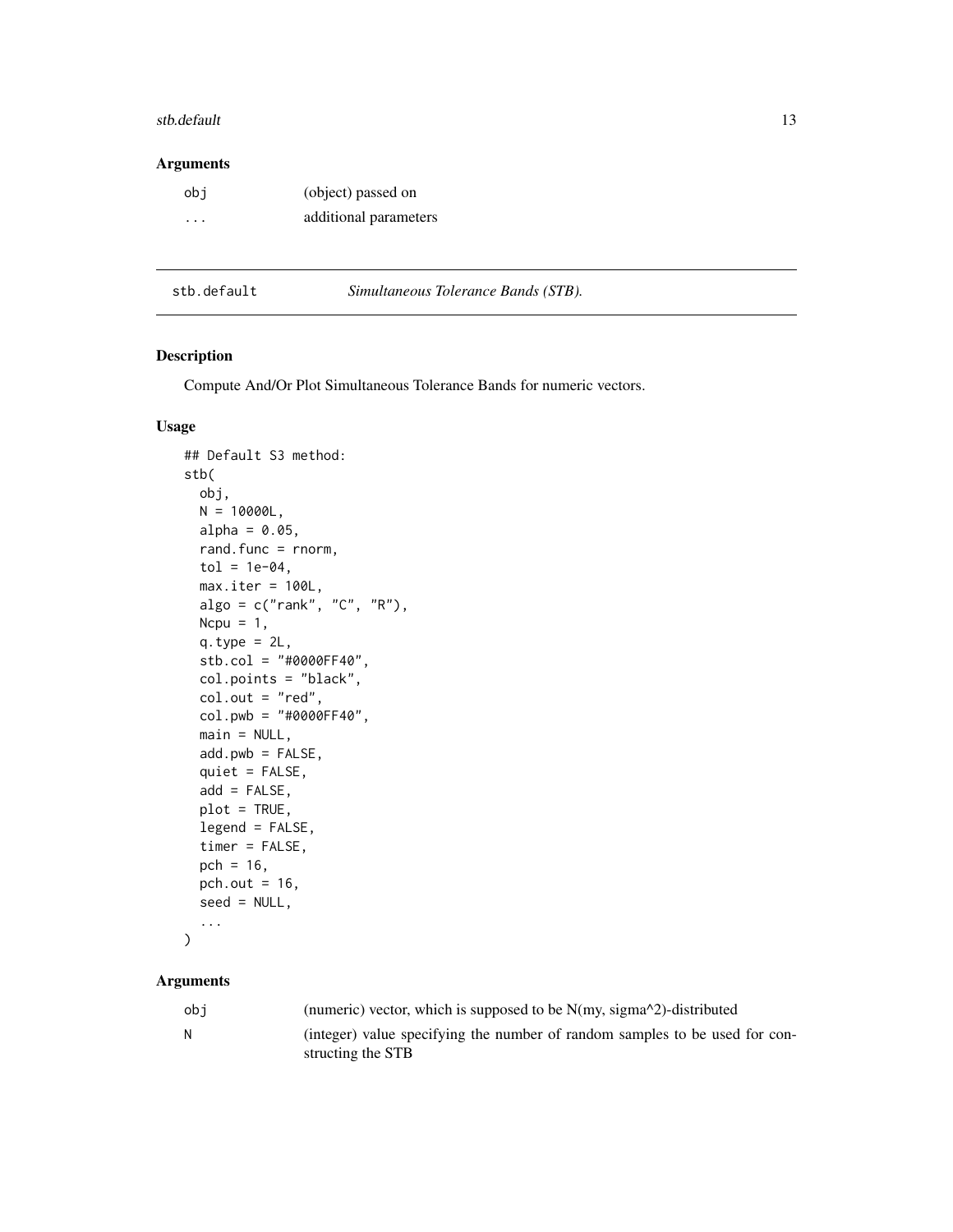<span id="page-13-0"></span>

| alpha      | (numeric) value specifying the simultaneous tolerance level, i.e. $100(1$ -alpha)%<br>of all 'N' random samples have to be completely enclosed by the bounds of the<br><b>STB</b>                                                                                                                                                                                                                      |
|------------|--------------------------------------------------------------------------------------------------------------------------------------------------------------------------------------------------------------------------------------------------------------------------------------------------------------------------------------------------------------------------------------------------------|
| rand.func  | (function) a function which generates random samples, e.g. rand. func=rnorm<br>which corresponds to random sampling from the standard normal distribution.<br>Another example is defining func=function(n)rchisq(n=n, df=3, ncp=2) and us-<br>ing rand. func=func. See examples for further examples.                                                                                                  |
| tol        | (numeric) value specifying the max. acceptable deviation from 'alpha' used in<br>the bisection algorithm                                                                                                                                                                                                                                                                                               |
| max.iter   | (integer) value specifying the max. number of iteration for finding the bounds<br>of the STB                                                                                                                                                                                                                                                                                                           |
| algo       | (character) (string) specifying the method to be used for constructing a 100(1-<br>alpha)% STB, choose "rank" for the rank-based, "C" for a C-implementation of<br>the quantile-based, and "R" for an R-implentation of the quantile-based algo-<br>rithm (see details). "C" uses SAS PCTLDEF5 definition of quantiles, whereas<br>"R" can use any of the built-in R types of quantiles (see quantile. |
| Ncpu       | (integer) specifying the number cores/CPUs to be used, for $N>1$ multi-processing<br>is applied                                                                                                                                                                                                                                                                                                        |
| q.type     | (integer) the quantile-type used if algo="R", see ? quantile for details.                                                                                                                                                                                                                                                                                                                              |
| stb.col    | (character) string, a valid specification of a color to be used for the STB                                                                                                                                                                                                                                                                                                                            |
| col.points | (character) color for the points in the QQ-plot                                                                                                                                                                                                                                                                                                                                                        |
| col.out    | (character) color for points outsied of the 100(1-alpha)% STB                                                                                                                                                                                                                                                                                                                                          |
| col.pwb    | (character) color for the point-wise STB (not adjusted for multiplicity), defaults<br>to "#0000FF40" which is "blue" with 80% transparency                                                                                                                                                                                                                                                             |
| main       | (characer) string for a main title appearing over the plot                                                                                                                                                                                                                                                                                                                                             |
| add.pwb    | (logical) should the point-wise tolerance band be plotted for comparison?                                                                                                                                                                                                                                                                                                                              |
| quiet      | (logical) $TRUE = no$ additional output ist printed (progress bar etc.)                                                                                                                                                                                                                                                                                                                                |
| add        | (logical) TRUE = the $100(1$ -alpha)% STB is added to an existing plot                                                                                                                                                                                                                                                                                                                                 |
| plot       | (logical) TRUE = either a QQ-plot with STB (add=FALSE) or a STB added to<br>an existing plot (add=TRUE) is plotted. FALSE = only computations are carried<br>out without plotting, an object of class 'STB' is returned which can be stored an<br>plotted later on, e.g. to avoid computing an STB every time a Sweave/mWeave<br>report is updated                                                     |
| legend     | (logical) TRUE a legend is plotted "topleft"                                                                                                                                                                                                                                                                                                                                                           |
| timer      | (logical) $TRUE =$ the time spent for computing the STB will be printed                                                                                                                                                                                                                                                                                                                                |
| pch        | (integer) plotting symbols for the QQ-plot                                                                                                                                                                                                                                                                                                                                                             |
| pch.out    | (integer) plotting symbols for outlying points                                                                                                                                                                                                                                                                                                                                                         |
| seed       | (numeric) value interpreted as integer, setting the random number generator<br>(RNG) to a defined state                                                                                                                                                                                                                                                                                                |
| .          | further graphical parameters passed on                                                                                                                                                                                                                                                                                                                                                                 |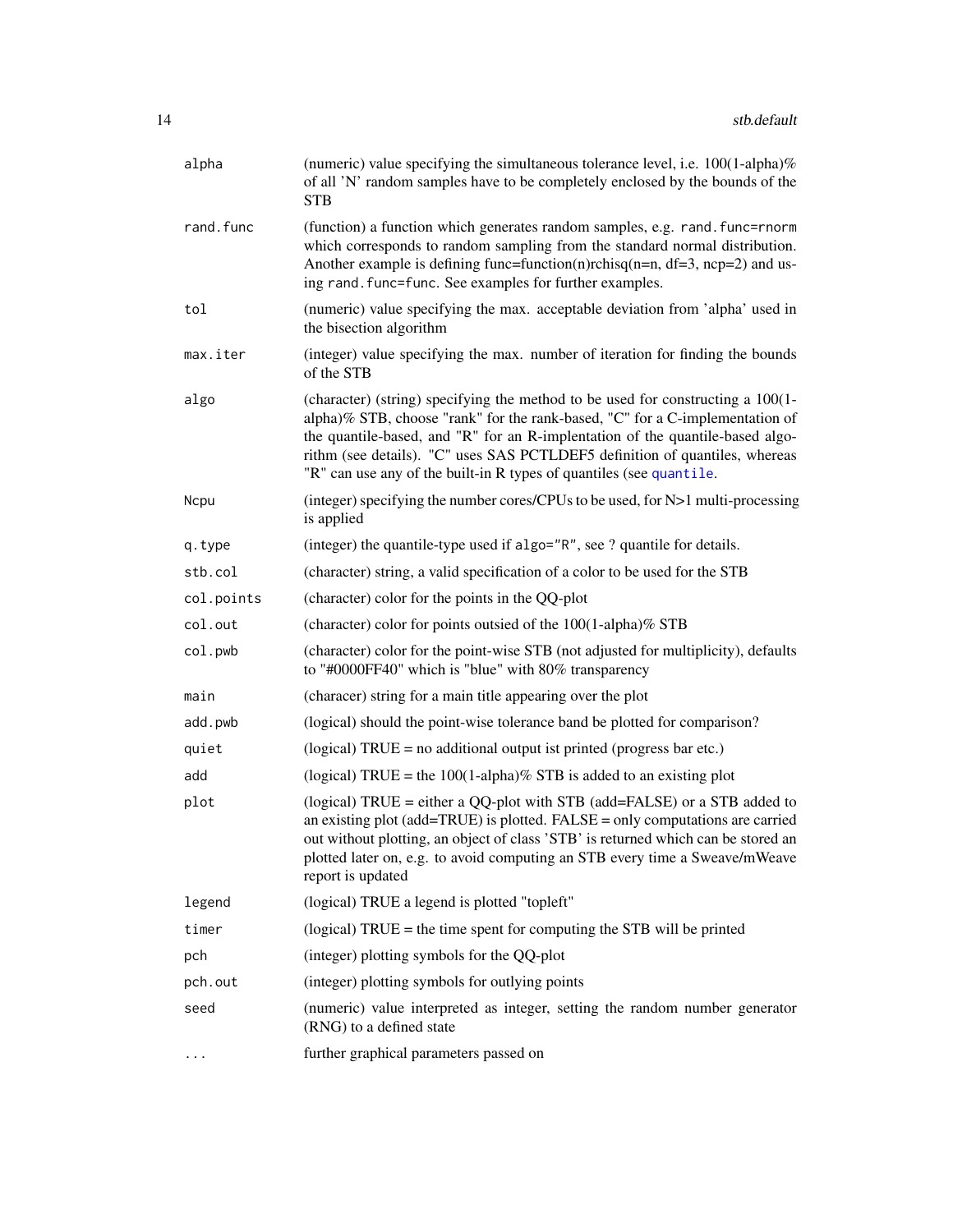#### stb.default 15

#### Details

Function takes a numeric vector 'vec' and computes the 100(1-alpha)%-simultaneous tolerance band (STB) for the (DEFAULT )Null-hypothesis H0: vec~N(my, sigma^2) distributed, which is equal to checking whether the residuals of the simplest linear model  $y = mu + e (y-1)$  are normally distributed, i.e. 'e ~  $N(0, sigma^2)$ '. By specification of argument rand. func other nulldistributions can be specified. One has to specify a function with a single argument 'n', which returns a random sample with 'n' observations, randomly drawn from the desired null-distribution (see description argument rand.func below). Note that all random samples as well as vector vec will be centered to mean=0 and scaled to sd=1.

One can choose between three methods for constructing the  $100(1$ -alpha)% STB. There are two implementations of the quantile-based algorithm ("C", "R" see 1st reference) and one of the rankbased algorithm (see 2nd reference). Methods "C" and "R" can be run in parallel. The rank-based algorithm does not benefit form parallel processing, at least not in the current implementation. It is still the default and recommended for small to medium sized vectors and  $10000 \le N \le 20000$ simulations, which should be sufficiently accurate reflect the null-distribution. The "C" and "R" options refer to implementations of the quantile-based algorithm. The "C" implementation benefits most from using multiple cores, i.e. the larger 'Ncpu' the better, and should be used for large problems, i.e. rather large number of elements and large number of simulations.

The table below gives an impression how these algorithms perform. Runtimes were measured under Windows 7 on a Intel Xeon E5-2687W 3.1 GHz workstation with 16 logical cores and 16 GB RAM. The runtime of the C-implementation of the quantile-based algorithm is denoted as "t\_qC12" applied parallely with 12 cores. Each setting was repeated 10 times and the overall run time was then divided by 10 providing sufficiently robust simulation results. Note, that for smaller problem sizes a large proportion of the overall runtime is due to simulating, i.e. drawing from the null-distribution.

| N_obs | N sim | t rank | $t_qC12$          |
|-------|-------|--------|-------------------|
| 25    | 5000  | 0.4s   | 0.5s              |
| 25    | 10000 | 0.8s   | 1.3s              |
| 50    | 10000 | 1.0s   | 3.2s              |
| 100   | 10000 | 1.7s   | 2.9s              |
| 100   | 20000 | 3.0s   | 4.8s              |
| 225   | 20000 | 5.1s   | 8.3s              |
| 300   | 30000 | 9.6s   | 17.2s             |
| 300   | 50000 | 16.1s  | 24.9 <sub>s</sub> |
| 1000  | 50000 | 47.8s  | 123.5s            |
|       |       |        |                   |

#### Value

invisibly returns a list-type object of class STB, which comprises all arguments accepted by this function.

#### Author(s)

Andre Schuetzenmeister <andre.schuetzenmeister@roche.com>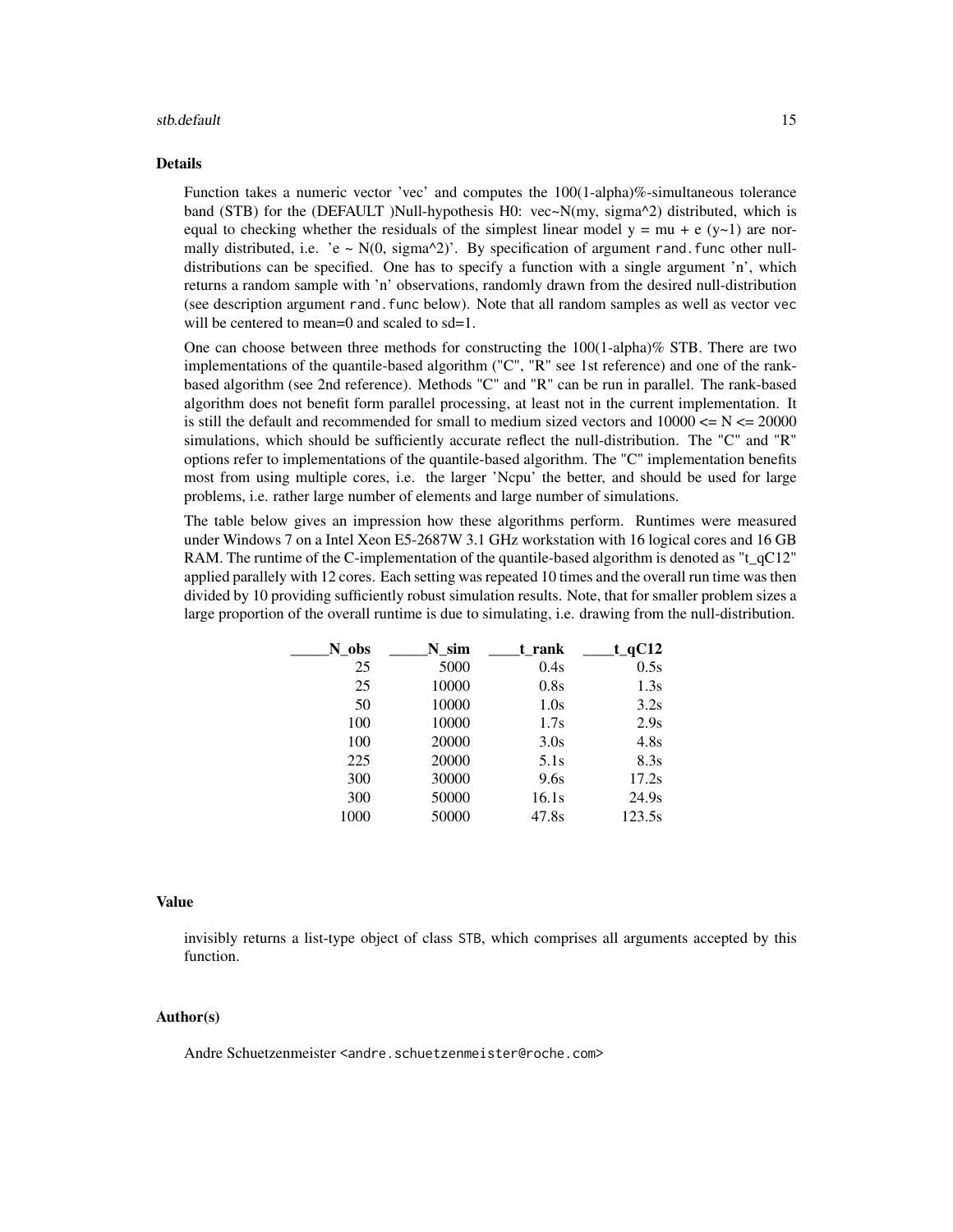#### <span id="page-15-0"></span>References

Schuetzenmeister, A., Jensen, U., Piepho, H.P. (2011), Checking assumptions of normality and homoscedasticity in the general linear model. Communications in Statistics - Simulation and Computation; S. 141-154

Schuetzenmeister, A. and Piepho, H.P. (2012). Residual analysis of linear mixed models using a simulation approach. Computational Statistics and Data Analysis, 56, 1405-1416

#### See Also

[plot.STB](#page-6-1)

#### Examples

```
### log-normal vector to be checked for normality
## Not run:
set.seed(111)
stb(exp(rnorm(30)), col.out="red", legend=TRUE)
```

```
### uniformly distributed sample checked for Chi-Squared Distribution with DF=1, degrees of freedom
set.seed(707)
stb(runif(25, -5, 5), rand.func=function(n){rchisq(n=n, df=1)},
   col.out="red", legend=TRUE, main="Chi-Squared with DF=1")
```

```
### check whether an Chi-Squared (DF=1) random sample better fits
stb(rchisq(25, df=1), rand.func=function(n){rchisq(n=n, df=1)},
   col.out="red", legend=TRUE, main="Chi-Squared with DF=1")
```

```
### add STB to an existing plot
plot(sort(rnorm(30)), sort(rnorm(30)))
stb(rnorm(30), add=TRUE)
```

```
### compute STB for later use and prevent plotting
STB <- stb(rnorm(30), plot=FALSE)
```
## End(Not run)

<span id="page-15-1"></span>stb.VCA *Simultaneous Tolerance Bounds on Residuals and Random Effects for 'VCA' Objects.*

#### Description

Simulate  $N$ -times data incorporating the estimated variance-covariance matrix of observations  $y$ and construct a 100(1-alpha)% simultaneous tolerance band.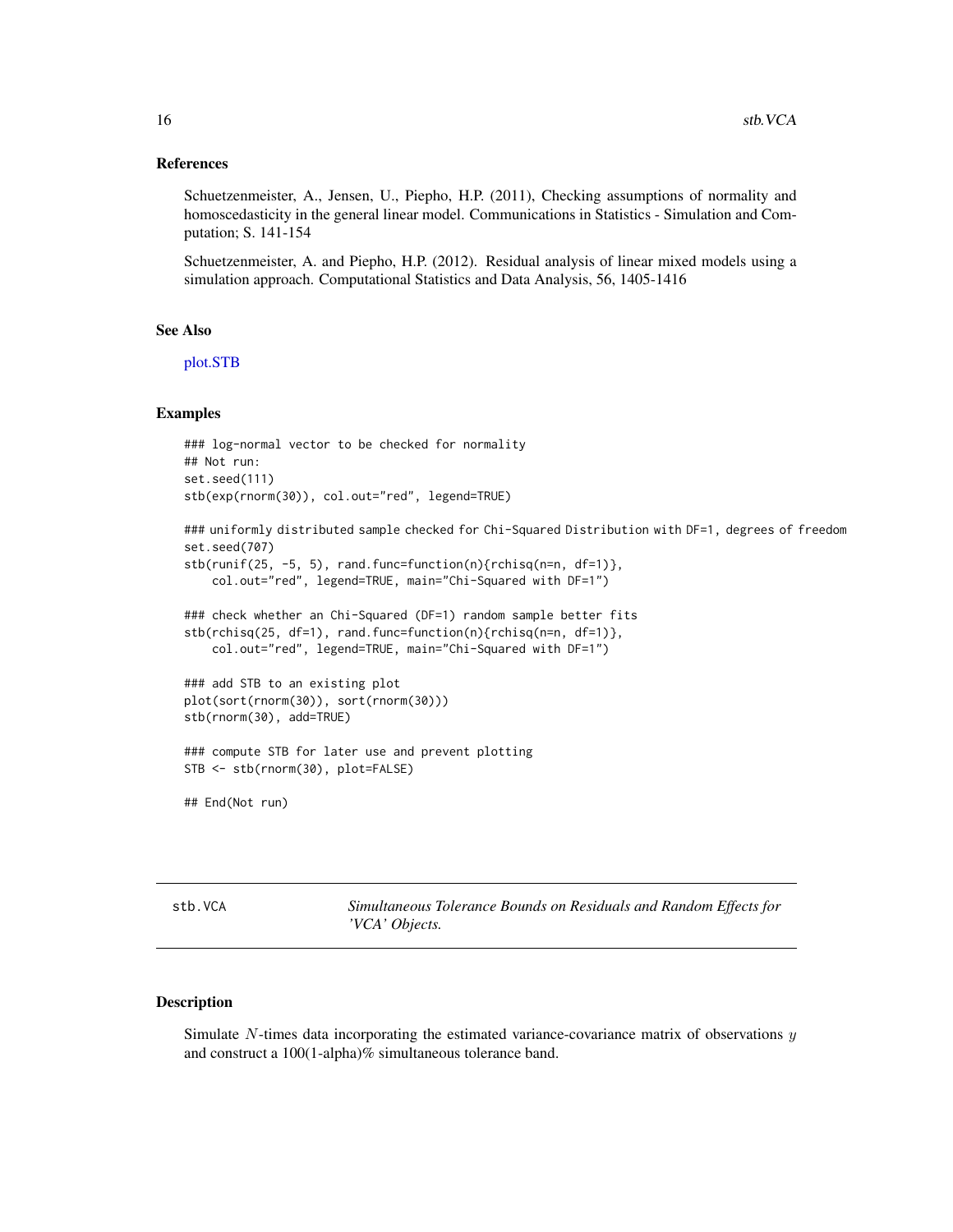#### <span id="page-16-0"></span>stb.VCA  $17$

## Usage

```
## S3 method for class 'VCA'
stb(
  obj,
  term = NULL,
  mode = c("raw", "student", "standard", "pearson"),
  N = 5000,alpha = 0.05,
  algo = c("rank", "R", "C"),q.type = 2L,plot = TRUE,
  legend = TRUE,orient = 1,main1 = NULL,
  main2 = NULL,
  seed = NULL,type = 1,
  pb = TRUE,parallel = TRUE,
  Ncpu = 2,
  ...
\mathcal{L}
```

| obj    | (VCA) object                                                                                                                                                                                                                                                             |
|--------|--------------------------------------------------------------------------------------------------------------------------------------------------------------------------------------------------------------------------------------------------------------------------|
| term   | (character, integer) specifying a type of residuals if one of c("conditional", "marginal"),<br>or, the name of a random term (one of obj\$re.assign\$terms). If 'term' is a inte-<br>ger, it is interpreted as the i-th random term in 'obj\$re.assign\$terms'.          |
| mode   | (character) string specifying a possible transformation of random effects or resid-<br>uals (see residuals. VCA and ranef. VCAfor details)                                                                                                                               |
| N      | (integer) specifying the number of simulated datasets $y_s$ <i>im</i>                                                                                                                                                                                                    |
| alpha  | (numeric) value $0 <$ alpha $< 1$ specifying the min. 100(1-alpha)% coverage of<br>the simultaneous tolerance band (STB)                                                                                                                                                 |
| algo   | (character) (string) specifying the method to be used for constructing a 100(1-<br>alpha)% STB, choose "rank" for the rank-based, "C" for a C-implementation of<br>the quantile-based, and "R" for an R-implentation of the quantile-based algo-<br>rithm (see details). |
| q.type | (integer) value specifying the quantile type to be used as offered in quantile<br>in case 'algo="R"'. Whenever 'algo="C"', quantiles are computed according to<br>SAS PCTLDEF5, which is identical to type 2. The rank-based algorithm does<br>not employ quantiles.     |
| plot   | (logical) TRUE = create 'stbVCA' object and plot it, $FALSE = only create the$<br>'stbVCA' object                                                                                                                                                                        |
| legend | (logical) TRUE = add legend to the plot(s)                                                                                                                                                                                                                               |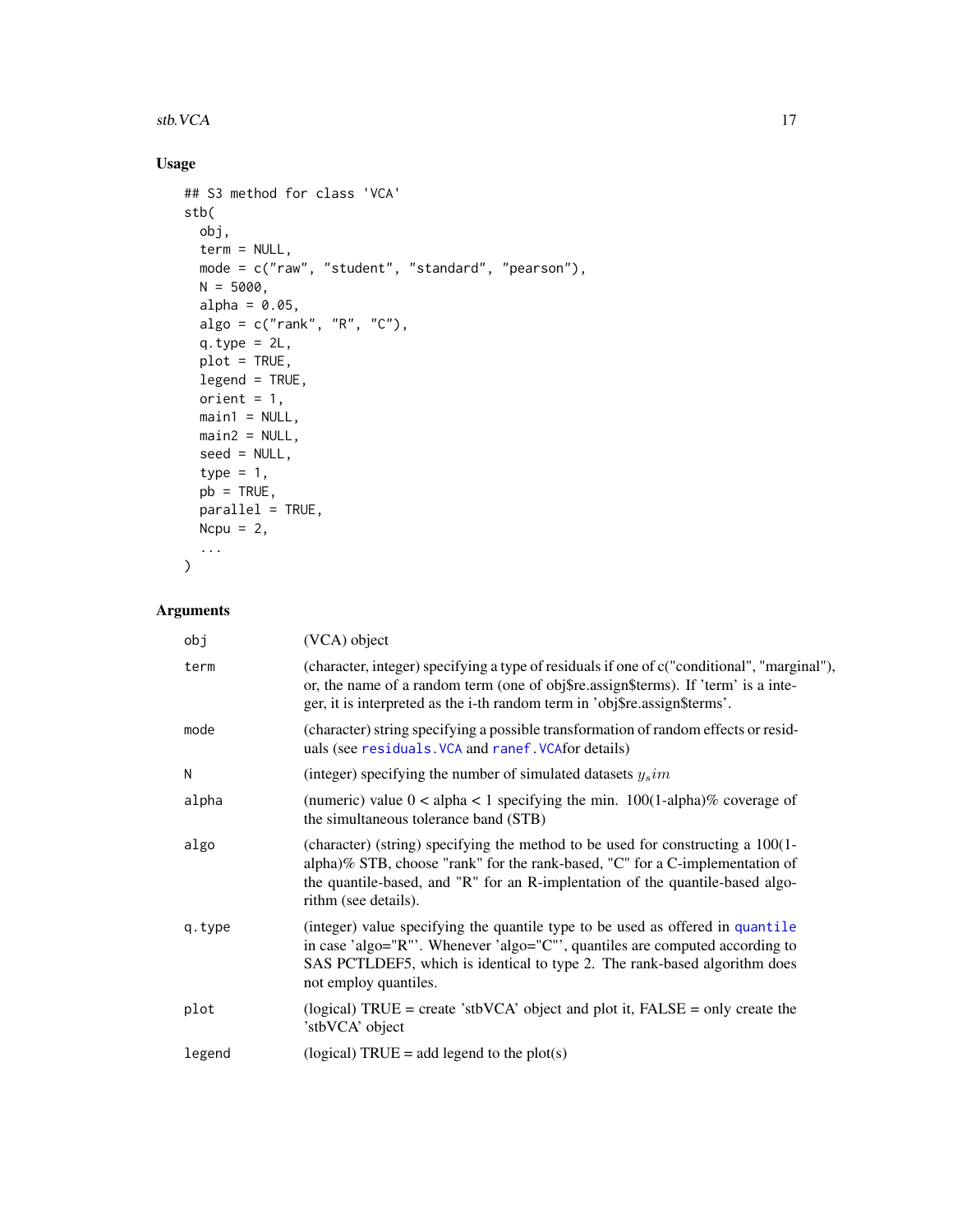<span id="page-17-0"></span>

| orient      | (integer) in QQ-plot, specifying whether to plot expected values vs. observed<br>values $(1)$ or observed vs. expected $(2)$                                                                                                                                                                                                |
|-------------|-----------------------------------------------------------------------------------------------------------------------------------------------------------------------------------------------------------------------------------------------------------------------------------------------------------------------------|
| main1       | (character) string specifying an user-defined main-title of the 'type=1' plot (STB)                                                                                                                                                                                                                                         |
| main2       | (character) string specifying an user-defined main-title of the 'type=2' plot (STI)                                                                                                                                                                                                                                         |
| seed        | (integer) value used as seed for the RNG                                                                                                                                                                                                                                                                                    |
| type        | (integer) $1 = QQ$ -plot with simultaneous tolerance band (STB), $2 =$ residual plot<br>with simultaneous tolerance interval (STI), $3 =$ both plot at once                                                                                                                                                                 |
| pb          | (logical) $TRUE = a text-based progress$ bar will display the simulation progress                                                                                                                                                                                                                                           |
| parallel    | (logical) TRUE = parallel processing will be attempted on 'Nepu' cores of the<br>local machine. $FALSE = no parallel processing applied, only in this case, 'pb'$<br>will have an effect, since this is only available for non-parallel processing.                                                                         |
| <b>Ncpu</b> | (integer) specifying the number of CPUs on which the parallelization will be<br>carried out. In case that 'Ncup' is larger than the number of existing CPUs, the<br>max. number of CPUs will be used instead. Note, that setting 'Ncpu' to the<br>max. number available may not result in the min. time spent on computing. |
| $\cdots$    | additional arguments passed to other methods                                                                                                                                                                                                                                                                                |

#### Details

A Linear Mixed Models, noted in standard matrix notation, can be written as  $y = Xb + Zg + e$ , where y is the column vector of observations, X and Z are design matrices assigning fixed  $(b)$ , respectively, random  $(q)$  effects to observations, and e is the column vector of residual errors.

Here, simulation is performed incorporating the variance-covariance matrix  $V = ZGZ^{T} + R$ of observations y. There are two types of random variates in a mixed model, random effects q and residual errors e. These follow a multivariate normal distribution with expectation zero and covariance matrices  $G$  and  $R$ . See the 1st reference for a detailed description of the properties. Following Schuetzenmeister and Piepho (2012), a Cholesky decomposition  $V = CC'$  is applied to  $V$ , yielding the upper triangular matrix  $C$ , which can be used to simulate a new set of observations  $y_{sim}$  =  $Cz$ , where z is a vector of independent standard normal deviates of the same size as y. Actually,  $y_s$ im =  $C'z$  is used here, because the Cholesky decomposition in R is defined as  $V = C'C$ . For each simulated dataset, random variates of interest ('term') are extracted, possibly transformed ('mode') and stored in ordered form (order statistics) in a  $Nxn$  matrix, N being the number of simulated datasets and  $n$  being the number of random variates of interest. For each column of this matrix tolerance intervals are computed iteratively untill the joint coverage is as close to but >= 100(1-alpha)/ iterations is reached. This quantile-based algorithm is exact for  $N - \rightarrow$ Inf inity.

SAS-quantile definition PCTLDEF=5 is used in the fast C-implementation of the STB-algorithm ([SASquantile](#page-10-1)), i.e. in case algo="C". One can compute and plot two types of plots (see argument 'type'). Simultaneous tolerance bands (STB) are helpful in assessing the general distribution of a random variate, i.e. checking for departure from the normality assumption. Outlying observations may also be detected using STB. Simultaneous tolerance intervals (STI) are taylored for identification of extreme values (possible outliers). STI are a simplification of STB, where simultaneous coverage is only required for extreme values of each simulation, i.e. an STB is constructed from the min and max values from all N simulations. This results in lower and upper bounds, which can be used in residuals plots for assessing outliers.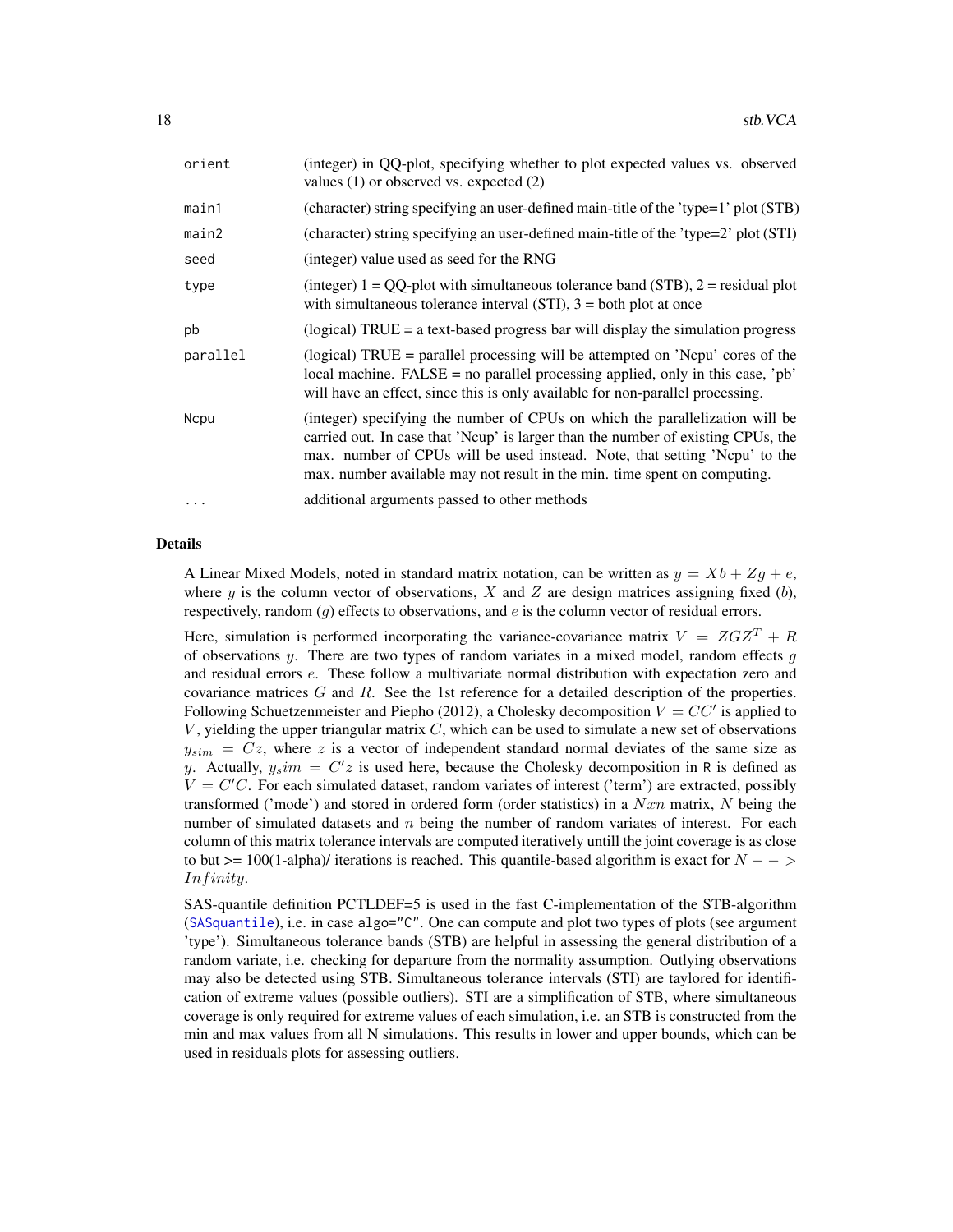#### <span id="page-18-0"></span>stb.VCA 19

One can choose between 3 methods for constructing the 100(1-alpha)% STB. The fastest one is the rank-based algorithm ("rank"), which should only be applied for reasonably large number of simulations (rule of thumb: N>5000). For fewer simulations, the quantile-based algorithm is recommended. It exists in two flavours, a native R-implementation ("R") and a pure C-implementation ("C"). Both can be applied using parallel-processing (see arguments 'parallel' and 'Ncpu'). Only the R-implementation allows to specify a specific quantile-definition other than type=2 of function [quantile](#page-0-0).

#### Value

(stbVCA) object, a list with all information needed to create the QQ-plot with  $\sim$ 100(1-alpha)% STB.

#### Author(s)

Andre Schuetzenmeister <andre.schuetzenmeister@roche.com>

#### References

Schuetzenmeister, A. and Piepho, H.P. (2012). Residual analysis of linear mixed models using a simulation approach. Computational Statistics and Data Analysis, 56, 1405-1416

Schuetzenmeister, A., Jensen, U., Piepho, H.P., 2012. Checking the assumptions of normality and homoscedasticity in the general linear model using diagnostic plots. Communications in Statistics-Simulation and Computation 41, 141-154.

#### See Also

[getSTB](#page-4-1), [fastSTB](#page-2-1), [rankSTB](#page-9-1) [fastSTB](#page-2-1)

## Examples

```
## Not run:
library(VCA)
data(dataEP05A2_1)
fit <- anovaVCA(y~day/run, dataEP05A2_1)
fit
# use studentized conditional residuals
stb.obj1 <- stb(fit, term="cond", mode="student", N=1000)
# plot it again
plot(stb.obj1)
# now request also plotting the corresponding residual plot
# capture additional computation results which are invisibly
# returned
stb.obj1 <- plot(stb.obj1, type=3)
# use other type of legend in QQ-plot
```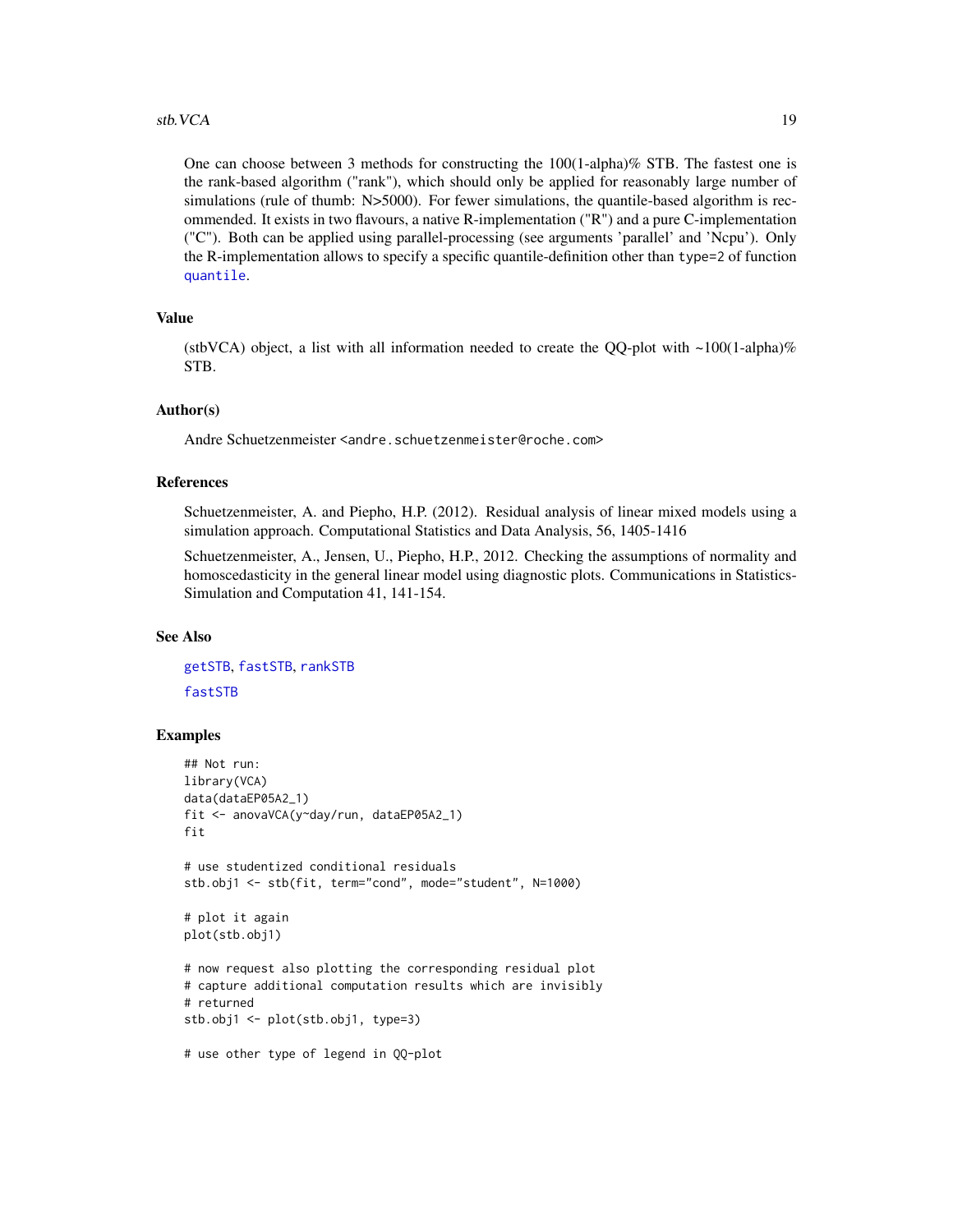```
plot(stb.obj1, stb.lpos="topleft")
# use random effects "day" and apply standardization
stb.obj2 <- stb(fit, term="day", mode="stand", N=1000)
# plot it again
plot(stb.obj2)
# more complex example
data(Orthodont)
Ortho <- Orthodont
Ortho$age2 <- Ortho$age - 11
Ortho$Subject <- factor(as.character(Ortho$Subject))
fit.Ortho <- anovaMM(distance~Sex+Sex:age2+(Subject)+(Subject):age2-1, Ortho)
# studentized conditional residuals
stb.cr.stud <- stb(fit.Ortho, term="cond", mode="stud", N=1000)
# same model fitted via REML (same covariance structure of random effects by
# constraining it to be diagonal)
fit.Ortho.reml1 <- remlMM(distance~Sex*age2+(Subject)*age2, Ortho, cov=FALSE)
# allow block-diagonal covariance structure of random effects due to non-zero
# correlation between intercept and slope of random regression part,
# not 'cov=TRUE' is the default
fit.Ortho.reml2 <- remlMM(distance~Sex*age2+(Subject)*age2, Ortho)
fit.Ortho.reml1
fit.Ortho.reml2
# covariance matrices of random effects 'G' differ
getMat(fit.Ortho.reml1, "G")[1:10, 1:10]
getMat(fit.Ortho.reml2, "G")[1:10, 1:10]
# therefore, (conditional) residuals differ
resid(fit.Ortho.reml1)
resid(fit.Ortho.reml2)
# therefore, STB differ
# studentized conditional residuals
system.time({
stb.cr.stud.reml1 <- stb(fit.Ortho.reml1, term="cond", mode="stud",
                         N=5000, Ncpu=2, seed=11) })
system.time({
stb.cr.stud.reml2 <- stb(fit.Ortho.reml2, term="cond", mode="stud",
                         N=5000, Ncpu=4, seed=11) })
# same seed-value should yield identical results
system.time({
stb.cr.stud.reml3 <- stb(fit.Ortho.reml2, term="cond", mode="stud",
                         N=5000, Ncpu=4, seed=11) })
par(mfrow=c(1,2))
plot(stb.cr.stud.reml2)
```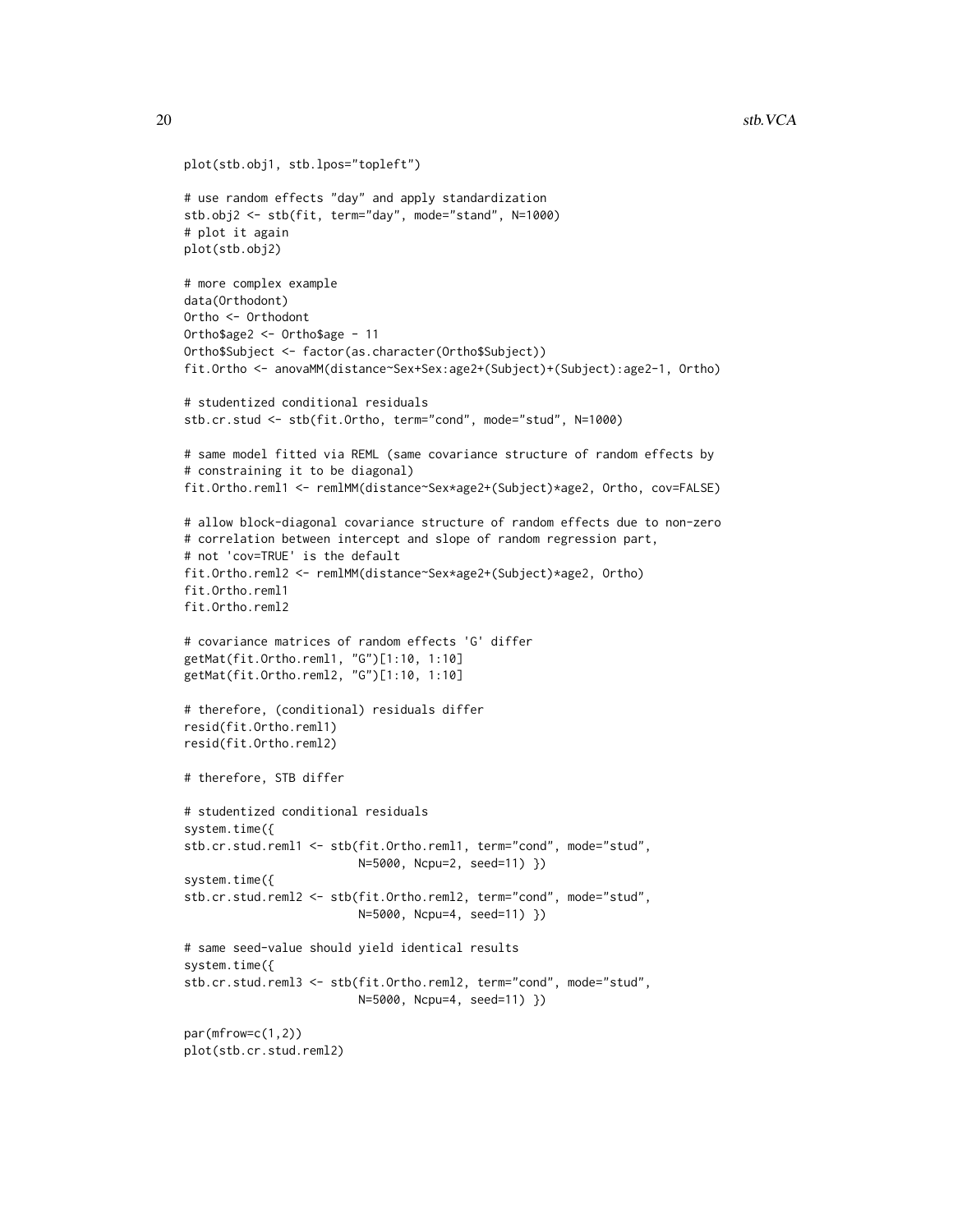#### stb.VCA  $21$

plot(stb.cr.stud.reml3) # both type of plots side-by-side plot(stb.cr.stud.reml2, type=3) # and enabling identification of points # identified elements in the 1st plot will # be automatically added to the 2nd one plot(stb.cr.stud.reml2, type=3, pick=TRUE) # raw "day" random effects stb.re.subj <- stb(fit.Ortho, term="Subject", N=1000) # identify points using the mouse stb.re.subj <- plot(stb.re.subj, pick=TRUE, type=3) # now click on points

## End(Not run)